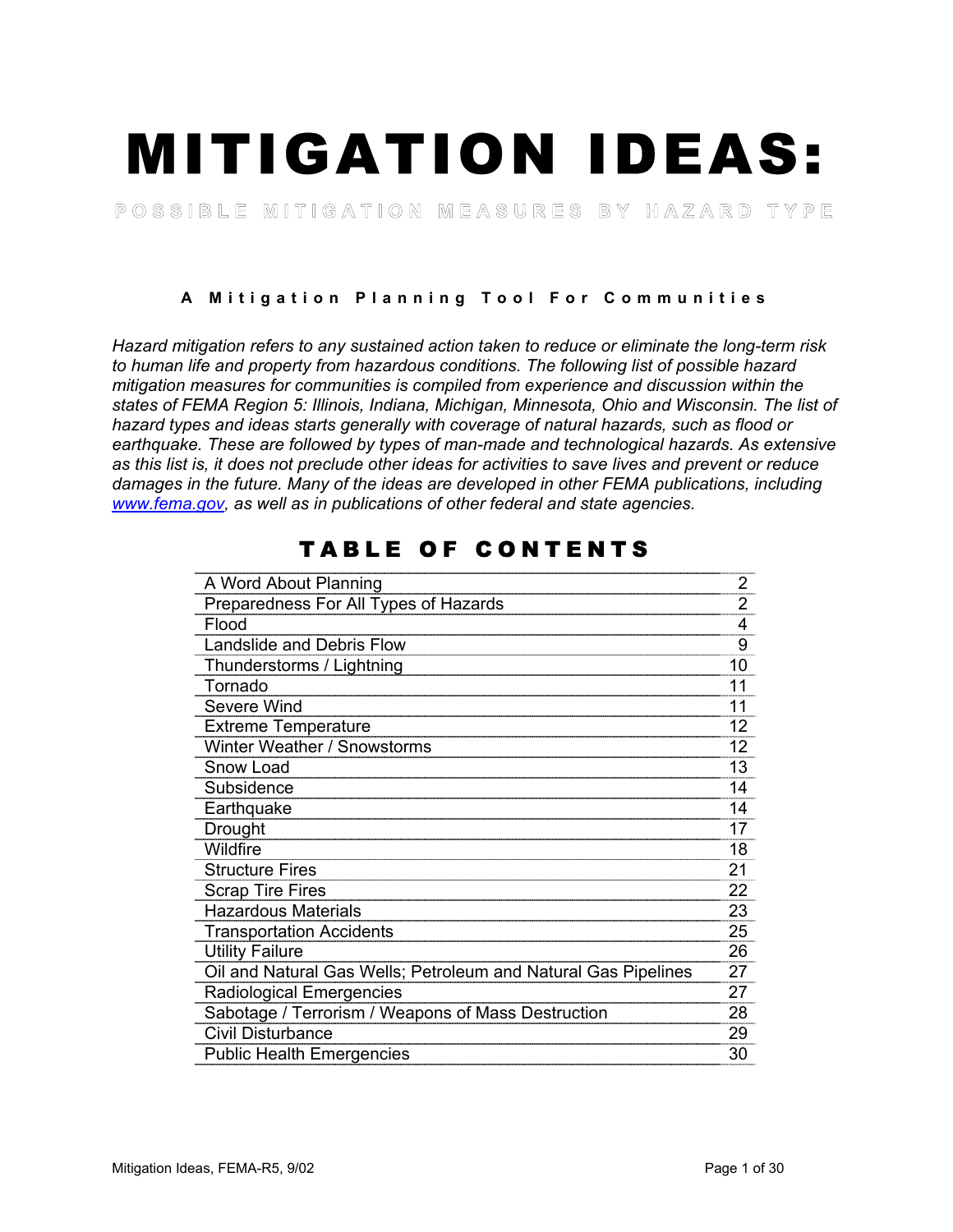# **A WORD ABOUT PLANNING**

Mitigation planning is best accomplished from a multi-hazard perspective. Reducing the level of risk involving one natural or technological hazard may increase the risk of damage from another hazard. Consequently, it is important to consider that some mitigation alternatives may not be viable given a particular set of hazard conditions. For example, elevating a home on stilts to allow for water flow in a floodplain can be a good thing, but it becomes a problem if the home is in an earthquake zone and the ground starts shaking.

# **PREPAREDNESS FOR ALL TYPES OF HAZARDS**

Some mitigation ideas fit easily into many or all hazard types. These also tend to fall under a type of planning generally referred to as "preparedness." A selection of mitigation/preparedness ideas is included here at the beginning; these ideas can be considered relevant to all sections of the mitigation ideas list.

| <b>Public Education and</b><br>Awareness | State and local governments can provide information<br>describing all types of hazards, methods for preventing<br>damages resulting from hazardous conditions, and how to<br>respond when a hazard threatens. Either directly or by<br>lobbying elected officials, citizens can also get involved in<br>comprehensive planning activities that identify and alleviate<br>their communities' hazards.                                                                                                                                                           |
|------------------------------------------|----------------------------------------------------------------------------------------------------------------------------------------------------------------------------------------------------------------------------------------------------------------------------------------------------------------------------------------------------------------------------------------------------------------------------------------------------------------------------------------------------------------------------------------------------------------|
| Mutual Aid/Interagency<br>Agreements     | Local governments should establish mutual aid agreements<br>for utility and communications systems, including 9-1-1.<br>Mutual aid or interagency agreements have value for<br>preventing or responding to other hazard or emergency<br>situations, as fire and police departments often do.                                                                                                                                                                                                                                                                   |
| 9-1-1 and 3-1-1                          | Some communities have expanded their basic 9-1-1 location<br>identification telephone service to include features such as<br>"enhanced 9-1-1" that registers name, address, and a<br>description of the building/site. It has become more common<br>to use a "reverse 9-1-1" system with which a community can<br>send out a mass telephone announcement to every number<br>in the 9-1-1 system. Additionally, non-emergency 3-1-1<br>service can be used to have people call to get information,<br>such as locations of cooling shelters during a heat wave. |
| <b>NOAA Weather Radio</b>                | Communities can encourage the use of National Oceanic<br>and Atmospheric Administration (NOAA) weather radios<br>among their residents. At least one set of counties<br>surrounding a chemical stockpile has provided NOAA<br>weather radios to all homes and businesses within the area.                                                                                                                                                                                                                                                                      |
|                                          | NOAA Weather Radio continuously broadcasts National<br>Weather Service forecasts, warnings and other crucial<br>weather information. NOAA Weather Radio also provides<br>direct warnings to the public for natural, man-made, or<br>technological hazards, and it is the primary trigger for<br>activating our country's Emergency Alert System (EAS) on<br>commercial radio, television, and cable systems.                                                                                                                                                   |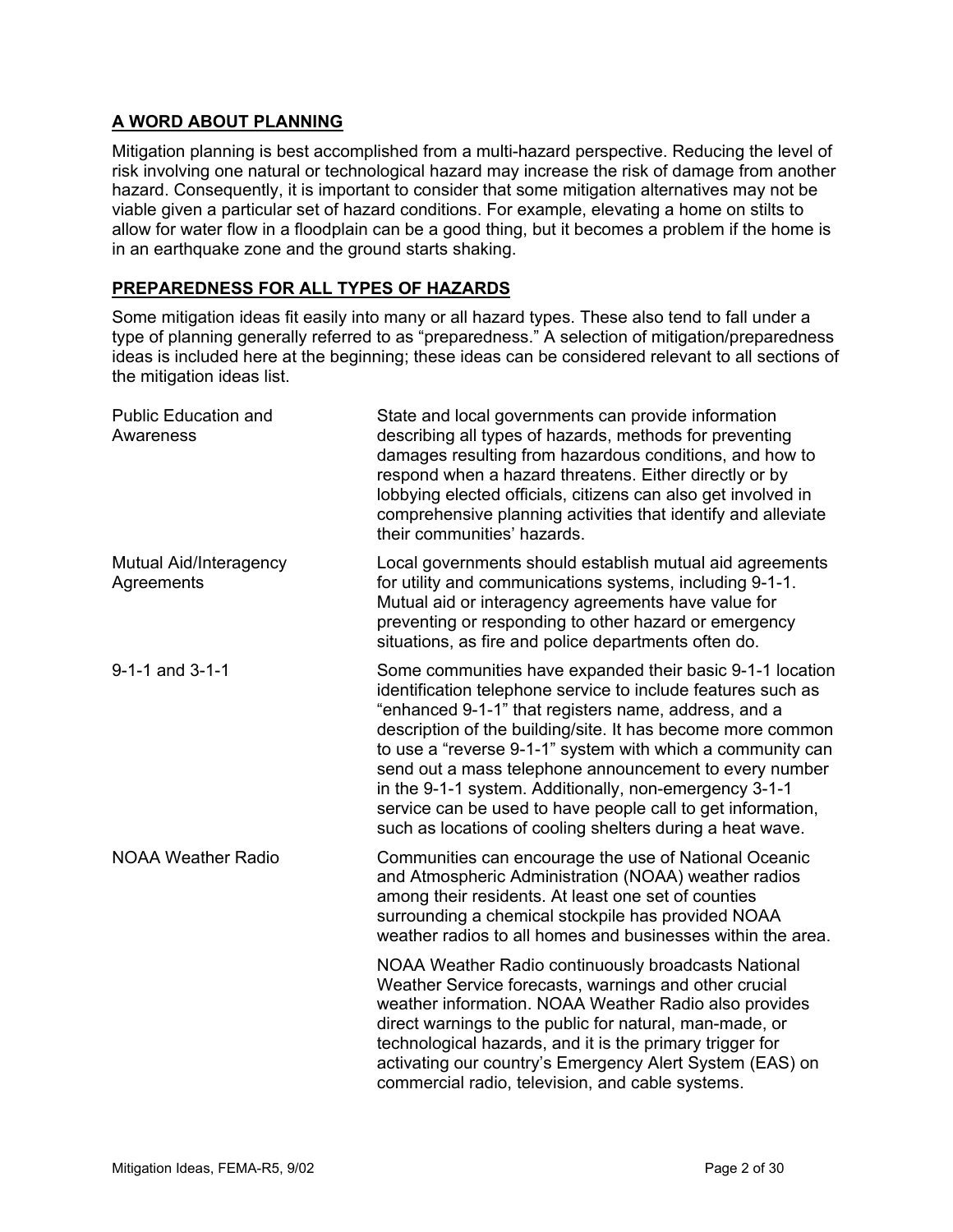| <b>Emergency Alert System</b>                       | Using digital technology to distribute messages to radio,<br>television and cable systems, the EAS provides state and<br>local officials with the ability to send out emergency<br>information targeted to a specific area. The information can<br>be sent electronically through broadcast stations and cable<br>systems even if those facilities are unattended.                                                              |
|-----------------------------------------------------|---------------------------------------------------------------------------------------------------------------------------------------------------------------------------------------------------------------------------------------------------------------------------------------------------------------------------------------------------------------------------------------------------------------------------------|
| <b>Continuity of Operations</b><br>Planning         | The goal of Continuity of Operations (COOP) planning is to<br>ensure that the essential functions of an organization,<br>including government, can continue to operate during and<br>after an emergency incident which may prevent access to<br>normally operating systems, such as physical plant, data or<br>communication networks, or transportation.                                                                       |
|                                                     | Communities can encourage businesses, other<br>organizations, and families to prepare themselves by<br>regularly backing up computer drives, copying essential files<br>and/or important family information, and storing these items<br>in a separate location. A larger organization may coordinate<br>with another office from the organization in a different part of<br>the country to take over operations when necessary. |
| Land Use Planning                                   | Once a community is familiar with the location of its<br>hazardous areas; it may adopt a land use plan, or modify an<br>existing land use plan to:<br>Guide development away from hazardous areas;<br>$\Box$<br>Reduce density in the hazardous areas; or<br>$\Box$<br>Encourage greater development restrictions on the<br>$\Box$<br>property.                                                                                 |
| <b>Site Emergency Plans</b>                         | Communities can encourage development and testing of<br>internal emergency plans and procedures, including COOP<br>planning, by businesses and other organizations.                                                                                                                                                                                                                                                             |
|                                                     | Communities should develop and test site emergency plans<br>for schools, factories, office buildings, shopping malls,<br>hospitals, correctional facilities, stadiums, recreation areas,<br>and other similar facilities.                                                                                                                                                                                                       |
| <b>Emergency Response</b><br>Personnel              | Emergency response personnel need to be trained and plan<br>for various contingencies and response activities, such as<br>evacuation, traffic control, search, and rescue.                                                                                                                                                                                                                                                      |
| <b>Community Emergency</b><br><b>Response Teams</b> | A community may consider sponsoring a Community<br>Emergency Response Team (CERT). A CERT is a volunteer<br>group of citizens who are trained and equipped to respond if<br>emergency services are unable to meet all of the immediate<br>needs of the community following a major disaster,<br>especially if there is no warning as in an earthquake.                                                                          |
| Insurance                                           | Insurance should not be considered an alternative to<br>reducing damages for any type of hazard, but it does have<br>the value of protecting oneself from financial devastation if<br>damage were to occur.                                                                                                                                                                                                                     |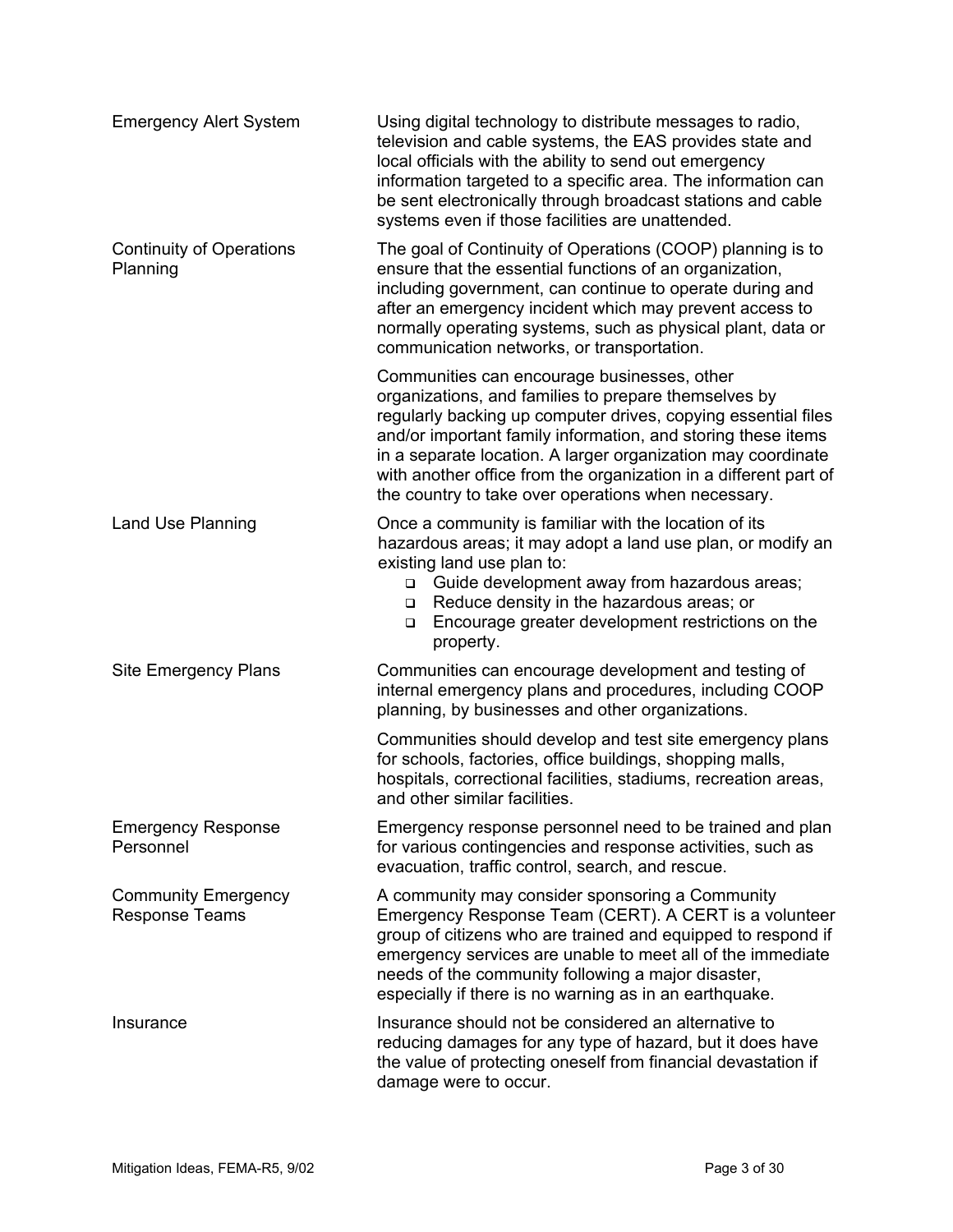| <b>Real Estate Disclosure</b>            | Real estate disclosure laws are important because they force<br>a seller to advise a potential buyer about pre-existing<br>conditions. This allows buyers to make more informed<br>decisions about the potential risks involved in owning<br>property, such as whether a property is located in a<br>floodplain or if it had been previously damaged from flood<br>water or any other type of hazard condition. |
|------------------------------------------|-----------------------------------------------------------------------------------------------------------------------------------------------------------------------------------------------------------------------------------------------------------------------------------------------------------------------------------------------------------------------------------------------------------------|
| Family Disaster Plans and<br>Supply Kits | Communities can encourage residents to prepare<br>themselves by stocking up with necessary items and<br>planning for how family members should respond if any of a<br>number of possible emergency or disaster events strike.                                                                                                                                                                                   |

# **FLOOD**

Ninety percent of federal disaster declarations are for flood events. Response and recovery costs can be extremely high, so where risks are apparent it makes sense to take actions that prevent damage from occurring. If flood damage cannot be fully prevented, there may be mitigation techniques that lessen the damage. Flooding addressed in this section can be from high ground water, overland flooding from rivers or streams, or from a dam failure.

| Acquisition       | Land with structures may be purchased by and titled in the<br>name of a local governing body that can remove structures<br>and enforce permanent restrictions on development.                                                                                                                                                                                                                                                                                                                                                                                                 |
|-------------------|-------------------------------------------------------------------------------------------------------------------------------------------------------------------------------------------------------------------------------------------------------------------------------------------------------------------------------------------------------------------------------------------------------------------------------------------------------------------------------------------------------------------------------------------------------------------------------|
| Relocation        | A structure may be moved to a less hazardous location.                                                                                                                                                                                                                                                                                                                                                                                                                                                                                                                        |
| Elevation         | A structure may be mechanically lifted so that the lowest<br>floor, including the basement, is raised above the base flood<br>elevation. Utilities or other mechanical devices should also<br>be raised above expected flood levels.                                                                                                                                                                                                                                                                                                                                          |
| Dry-Floodproofing | It may be possible to keep water out by strengthening walls,<br>sealing openings, or using waterproof compounds or plastic<br>sheeting on walls. Dry-floodproofing is not recommended for<br>residential construction but may be a reasonable alternative<br>for non-residential structures—either in new construction,<br>while making a substantial improvement, or while repairing a<br>substantially damaged structure.                                                                                                                                                   |
| Wet-Floodproofing | Using water resistant paints or other materials can allow for<br>easy cleanup after floodwater exposure in accessory<br>structures or in a garage area below an elevated residential<br>structure. In a basement, wet-floodproofing may be<br>preferable to attempting to keep water out completely,<br>because it allows for controlled flooding to balance exterior<br>and interior water forces and discourage structural collapse.<br>Wet-floodproofing may not be used for basements in cases<br>of new construction, substantial improvement, or substantial<br>damage. |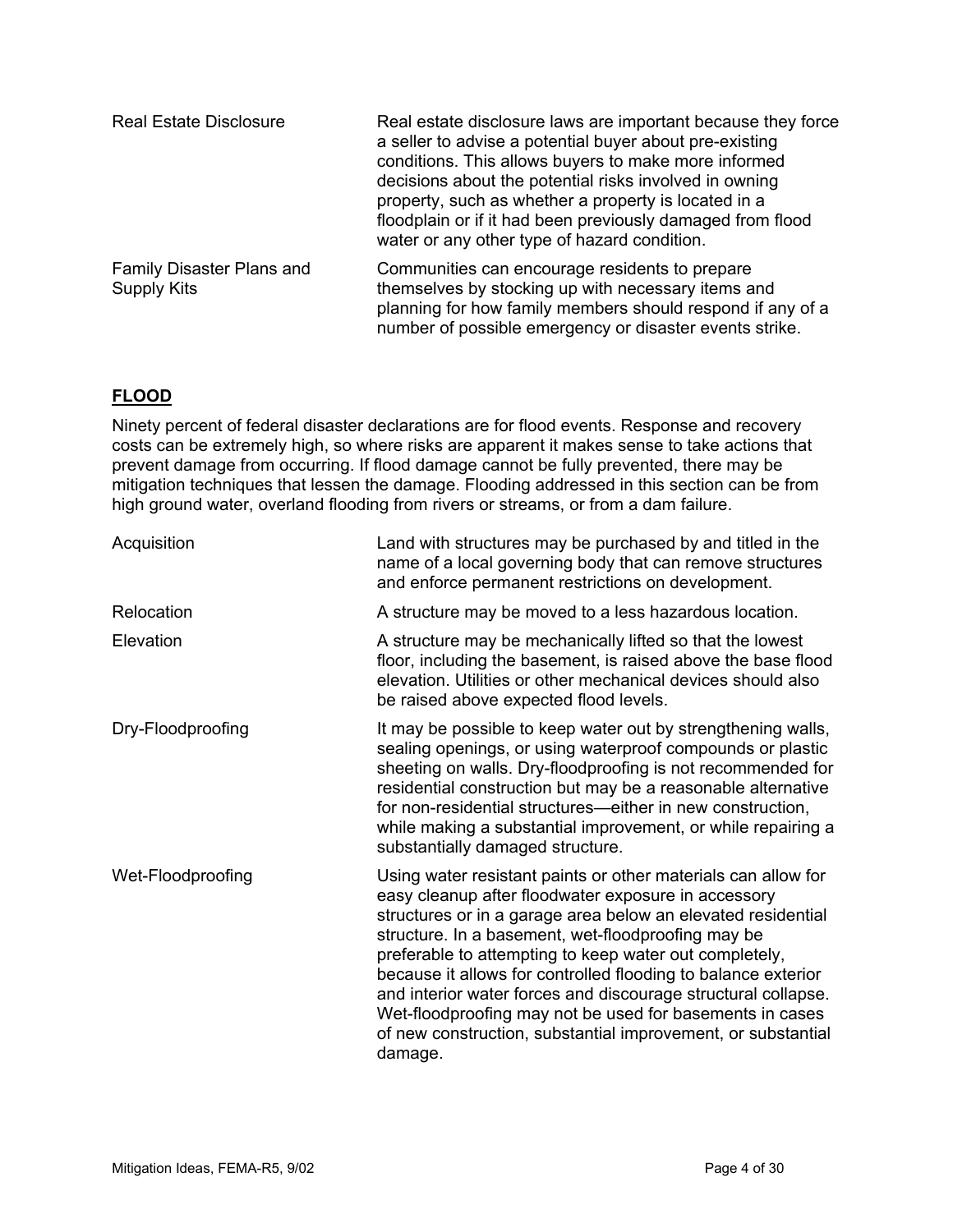| Floodplain/Coastal Zone<br>Management                    | Determining and enforcing acceptable land uses through<br>planning and regulation may not prevent inevitable flooding<br>in flood-prone areas, but planning and regulation can<br>alleviate the risk of damage by limiting exposure in such<br>hazard areas. Floodplain and coastal zone management can<br>be included in comprehensive planning.                                         |
|----------------------------------------------------------|-------------------------------------------------------------------------------------------------------------------------------------------------------------------------------------------------------------------------------------------------------------------------------------------------------------------------------------------------------------------------------------------|
| <b>Capital Improvement Plans</b>                         | Infrastructure planning decisions can affect flood hazard<br>mitigation. For example, decisions to extend roads or utilities<br>to an area may increase exposure. Some communities may<br>consider structural flood protection such as levees or<br>floodwalls.                                                                                                                           |
| Zoning Ordinance Adoption or<br>Amendments               | Examples of zoning methods that affect flood hazard<br>mitigation include: 1) adopting ordinances that limit<br>development in the floodplain; 2) limiting the density of<br>developments in the floodplain; and 3) requiring that<br>floodplains be kept as open space.                                                                                                                  |
| <b>Subdivision Ordinances or</b><br>Amendments           | Subdivision design standards can require elevation data<br>collection during the platting process. Lots may be required<br>to have buildable space above the base flood elevation.                                                                                                                                                                                                        |
| <b>Building Code Adoption or</b><br>Amendments           | Requirements for building design standards and<br>enforcement include the following possibilities: 1) that a<br>residential structure be elevated; and 2) that a non-<br>residential structure be elevated or floodproofed.                                                                                                                                                               |
| <b>Conservation Easements</b>                            | Conservation easements may be used to protect<br>environmentally significant portions of parcels from<br>development. They do not restrict all use of the land.<br>Rather, they direct development to areas of land that are not<br>environmentally significant.                                                                                                                          |
| <b>Transfer of Development</b><br><b>Rights</b>          | In return for keeping floodplain areas in open space, a<br>community may agree to allow a developer to increase<br>densities on another parcel that is not at risk. This allows a<br>developer to recoup potential losses from non-use of a<br>floodplain site with gains from development of a<br>non-floodplain site.                                                                   |
| Purchase of<br>Easement/Development Rights               | Compensating an owner for partial rights, such as easement<br>or development rights, can prevent a property from being<br>developed contrary to a community's plan to maintain open<br>space. This may apply to undeveloped land generally or to<br>farmland in particular.                                                                                                               |
| Stormwater Management<br><b>Ordinances or Amendments</b> | Stormwater ordinances may regulate development in upland<br>areas in order to reduce stormwater run-off. Examples of<br>erosion control techniques that may be employed within a<br>watershed area include proper bank stabilization with sloping<br>or grading techniques, planting vegetation on slopes,<br>terracing hillsides, or installing riprap boulders or geotextile<br>fabric. |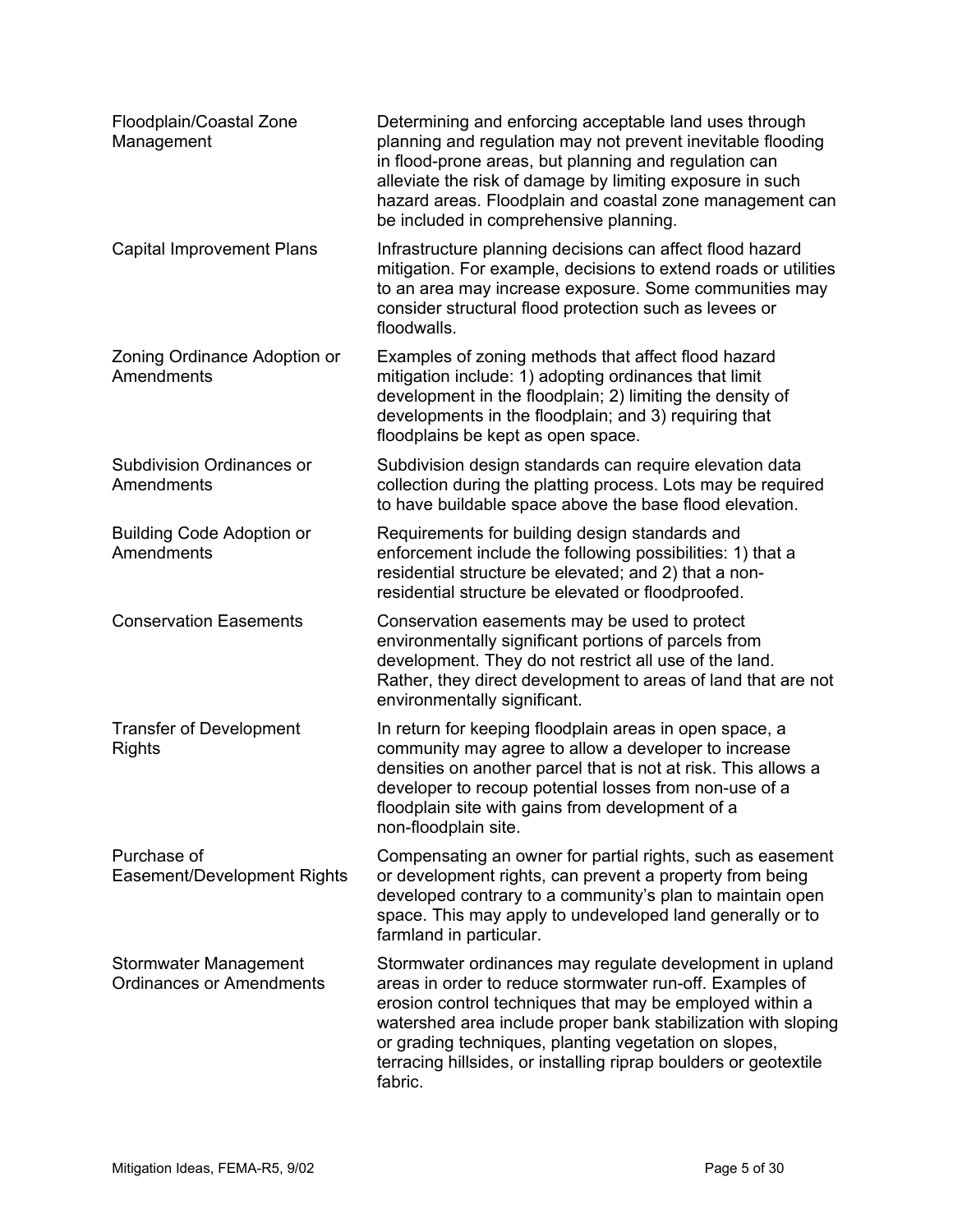| <b>Multi-Jurisdiction Cooperation</b><br>Within Watershed | Forming a regional watershed council helps bring together<br>resources for comprehensive analysis, planning, decision-<br>making, and cooperation.                                                                                                                                                                                                                            |
|-----------------------------------------------------------|-------------------------------------------------------------------------------------------------------------------------------------------------------------------------------------------------------------------------------------------------------------------------------------------------------------------------------------------------------------------------------|
| <b>Comprehensive Watershed Tax</b>                        | A tax can be used as a mitigation action in several ways: 1)<br>tax funds may be used to finance maintenance of drainage<br>systems or to construct reservoirs; 2) tax assessments may<br>discourage builders from constructing in a given area; or 3)<br>taxes may be used to support a regulatory system.                                                                   |
| Post-Disaster Recovery<br>Ordinance                       | A post-disaster recovery ordinance regulates repair activity,<br>generally depending on property location. It prepares a<br>community to respond to a disaster event in an orderly<br>fashion by requiring citizens to: 1) obtain permits for repairs,<br>2) refrain from making repairs, or 3) make repairs using<br>standard methods.                                       |
| Flood Insurance                                           | Purchasing flood insurance does not prevent a flood from<br>occurring, but it does mitigate a property owner's financial<br>exposure to loss from flood damage. National Flood<br>Insurance Program (NFIP) policies are only available in<br>communities that participate in the program, which is<br>administered by FEMA.                                                   |
| Floodplain Ordinances or<br>Amendments                    | Communities that choose to participate in the NFIP must<br>adopt ordinances that meet minimum federal and state<br>requirements. Communities may pass more stringent<br>ordinances to reduce risk even further.                                                                                                                                                               |
| <b>Community Rating System</b>                            | Also administered by FEMA, the Community Rating System<br>(CRS) is a companion program to the NFIP. It rewards a<br>community for taking actions over and above minimum NFIP<br>requirements with the goal of further reducing flood damages<br>in the community. The more actions a community takes, the<br>lower the premiums for flood insurance within that<br>community. |
| <b>Updated Floodplain Mapping</b>                         | By taking the initiative locally to more accurately map<br>problem areas with information not already on FEMA maps,<br>a community can warn residents about potential risks that<br>may not have been anticipated. Upgrading maps provides a<br>truer measure of risks to a community.                                                                                        |
| <b>Storm Drainage Systems</b>                             | Flood mitigation can involve installing, re-routing, or<br>increasing the capacity of a storm drainage system that may<br>involve detention and retention ponds, drainage easements,<br>or creeks and streams. It can include separation of storm<br>and sanitary sewerage systems as well as higher<br>engineering standards for drain and sewer capacity.                   |
| Drainage System Maintenance                               | At most times, a drainage system will do its job and move<br>water to intended areas. However, if a system is not<br>maintained, erosion, material dumping, or deterioration of<br>man-made reinforcement materials may reduce the carrying<br>capacity of a stream. Therefore, regular maintenance, such                                                                     |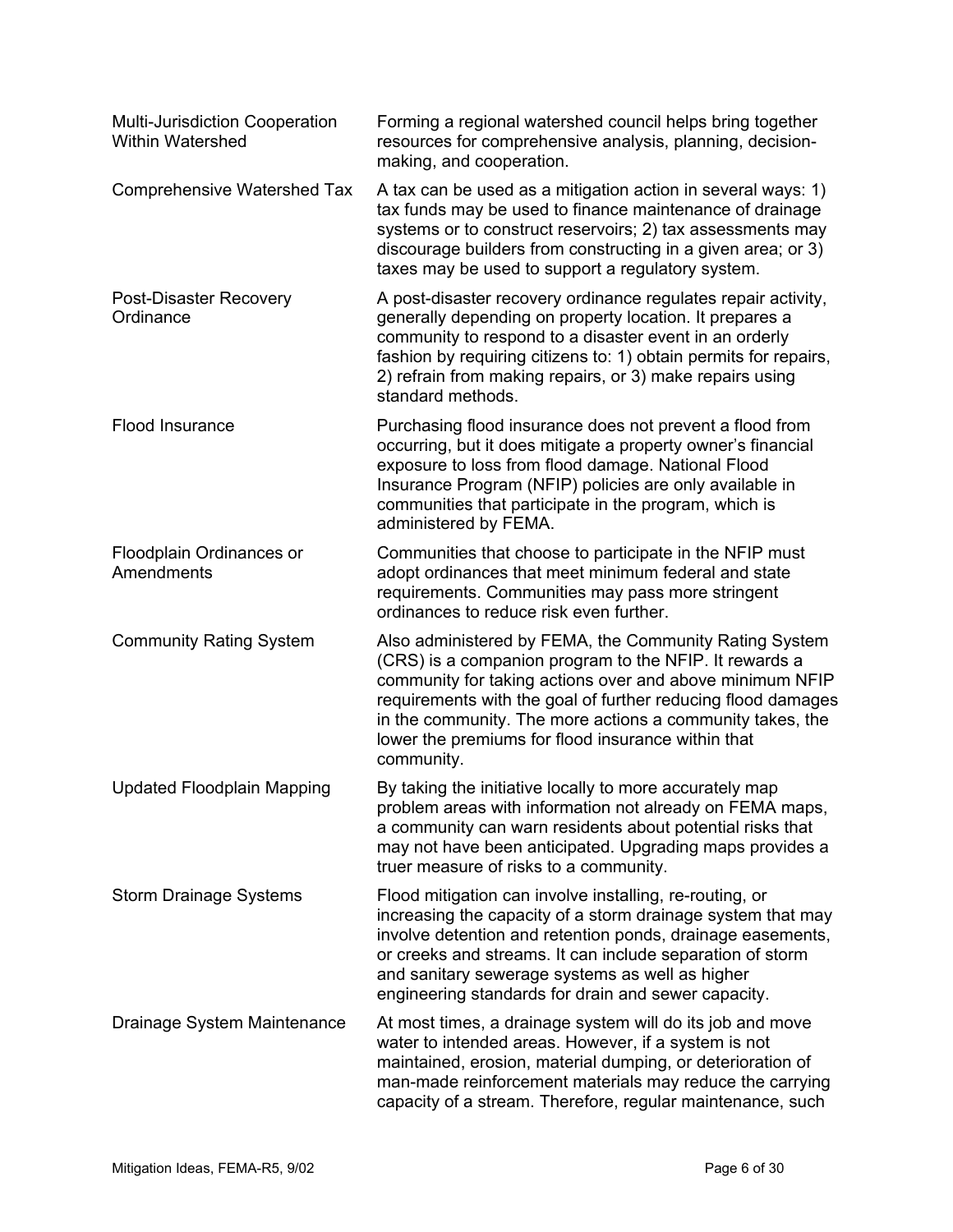|                                                    | as sediment and debris clearance, is needed so that the<br>stream may carry out its design function. Also important is<br>detection and prevention/discouragement of discharges into<br>storm-water/sewer systems from home footing drains,<br>downspouts or sump pumps.                                                                                                                                                                                                                                                                                                                                                                                                                                                                   |
|----------------------------------------------------|--------------------------------------------------------------------------------------------------------------------------------------------------------------------------------------------------------------------------------------------------------------------------------------------------------------------------------------------------------------------------------------------------------------------------------------------------------------------------------------------------------------------------------------------------------------------------------------------------------------------------------------------------------------------------------------------------------------------------------------------|
| <b>Drainage Easements</b>                          | Communities may consider obtaining easements for planned<br>and regulated public use of privately owned land for<br>temporary water retention and drainage.                                                                                                                                                                                                                                                                                                                                                                                                                                                                                                                                                                                |
| <b>Wetland Protection</b>                          | With special soils and hydrology, wetlands serve as natural<br>collection basins for floodwaters. Acting like sponges,<br>wetlands collect water, filter it, and release it slowly into<br>rivers and streams. Protecting and preserving wetlands can<br>go a long way toward preventing flooding in other areas.                                                                                                                                                                                                                                                                                                                                                                                                                          |
| Roads                                              | Roads are needed to get people and goods from place to<br>place. In addition to planning for traffic control during floods,<br>there are various construction and placement factors to<br>consider when building roads. To maintain dry access, roads<br>should be elevated above the base flood elevation. However,<br>if a road creates a barrier it can cause water to pond. Where<br>ponding is problematic, drainage and flow may be addressed<br>by making changes to culvert size and placement. In<br>situations where flood waters tend to wash roads out,<br>construction, reconstruction, or repair can include not only<br>attention to drainage but also stabilization or armoring of<br>vulnerable shoulders or embankments. |
| <b>Structural Flood Control</b><br><b>Measures</b> | Structural flood control measures (e.g., levees, dams, or<br>floodwalls) channel water away from people and property.<br>Structural measures may also increase drainage or<br>absorption capacities (e.g., detention and retention basins,<br>relief drains, spillways, drain widening/dredging or rerouting,<br>logjam and debris removal, extra culverts, bridge<br>modification, dike setbacks, flood gates and pumps, or<br>channel redirection). However, structural measures may<br>cause an increase in the base flood elevation. History has<br>shown that structures that channel water may create a false<br>sense of security and result in greater damage to nearby<br>properties if the structures fail.                      |
| <b>Minor Structural Projects</b>                   | A minor structural project is similar but smaller and more<br>localized than a structural project, in that the measures used<br>to reduce flooding may include levees, floodwalls, dams or<br>other activities that channel water away from people or<br>property. However, a minor structural project should only be<br>constructed in areas that cannot be mitigated through non-<br>structural activities, or where structural activities are not<br>feasible due to low densities.                                                                                                                                                                                                                                                     |
| Dam and Levee Maintenance                          | Although dams and levees may have been constructed<br>properly, failure to maintain them can lead to significant loss<br>of life and property if they are stressed and broken or                                                                                                                                                                                                                                                                                                                                                                                                                                                                                                                                                           |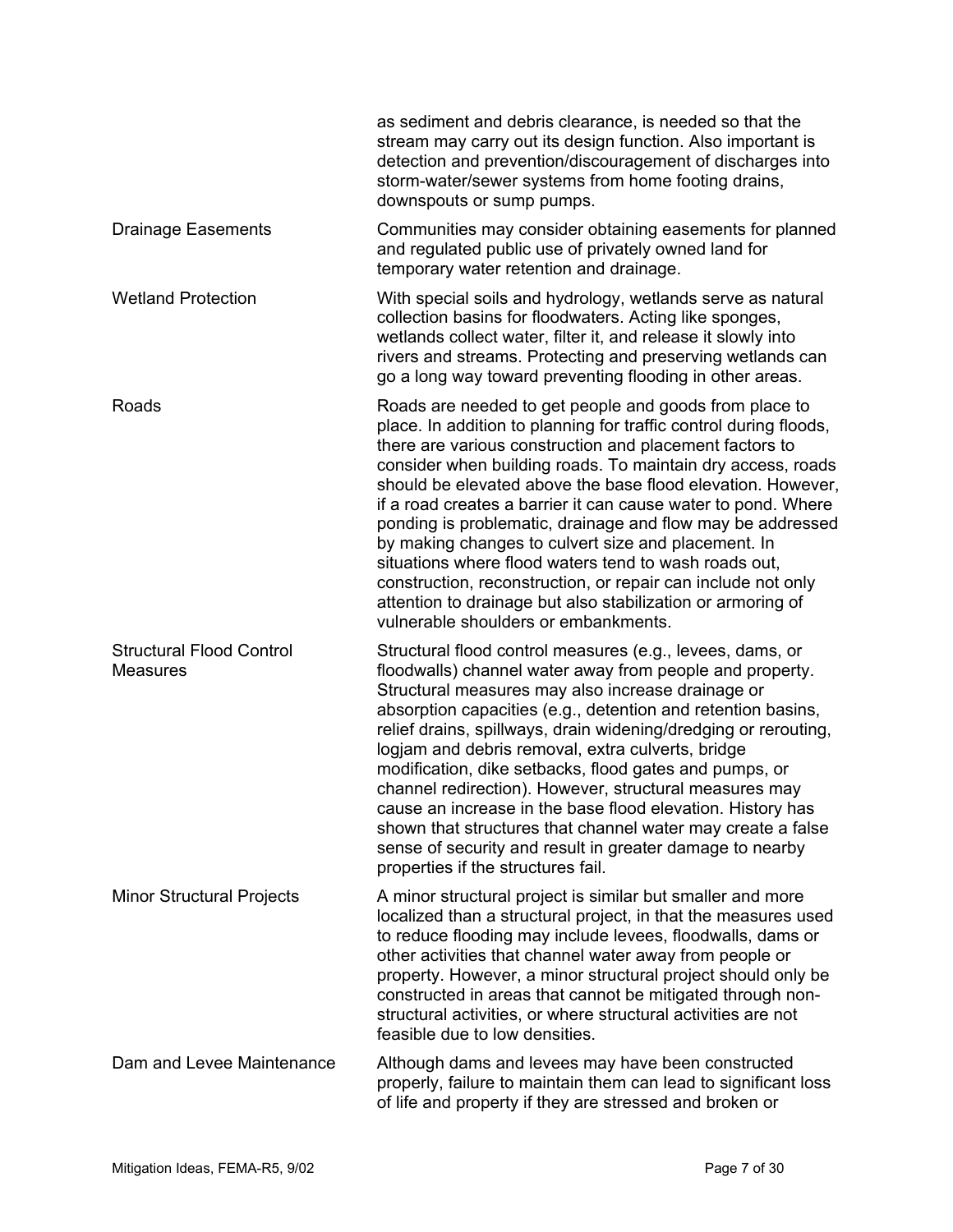|                                                            | breached during a flood event. An inspection, maintenance<br>and enforcement program helps to ensure continued<br>structural integrity. Dams or levees need to be kept in good<br>repair. Unnecessary or old and structurally unsound dams<br>should be removed. Planning for dam breaks can include<br>constructing emergency access roads as well as automating<br>pump and flood gate operation. And it never hurts to regulate<br>development in a dam's hydraulic shadow, where flooding<br>would occur if there were a severe dam failure.                                                  |
|------------------------------------------------------------|---------------------------------------------------------------------------------------------------------------------------------------------------------------------------------------------------------------------------------------------------------------------------------------------------------------------------------------------------------------------------------------------------------------------------------------------------------------------------------------------------------------------------------------------------------------------------------------------------|
| Community Outreach and<br>Education                        | Communities may use outreach programs to: 1) advise<br>homeowners of risks to life, health and safety; 2) facilitate<br>technical assistance programs that address measures that<br>citizens can take; or 3) facilitate funding for mitigation<br>measures. Driver safety strategies for flooded areas can be<br>addressed through driver safety/education classes and by<br>the media. Local officials can be trained on flood fighting,<br>floodplain management, flood proofing, traffic control during<br>flooding, and other measures.                                                       |
| <b>Debris Control</b>                                      | Community members can participate in debris control by<br>securing debris, yard items, or stored objects that may<br>otherwise be swept away, damaged, or pose a hazard if<br>floodwaters would pick them up and carry them away.<br>Additionally, a community can pass and enforce an<br>ordinance that regulates dumping.                                                                                                                                                                                                                                                                       |
| <b>Hazardous and Buoyant</b><br><b>Material Protection</b> | Containers of hazardous materials such as petroleum or<br>chemicals should not be located in a flood hazard area. If<br>such a location is necessary, hazardous material containers<br>need to be anchored, because the contents can contaminate<br>water and multiply the damaging effects of flooding by<br>causing fires or explosions, or by otherwise making<br>structures unusable. Also, buoyant materials should be<br>anchored, because if they float downstream, they may cause<br>additional damage to buildings or bridges or may plug a<br>stream resulting in higher flood heights. |
| <b>Manufactured Homes</b>                                  | Manufactured or mobile homes should be elevated above<br>the base flood elevation and anchored, or more preferably,<br>kept out of the floodplain.                                                                                                                                                                                                                                                                                                                                                                                                                                                |
| <b>Flood Warning</b>                                       | In addition to a communication strategy, a flood warning<br>system may consist of people or machines monitoring water<br>level with stream gauges. Although a flood warning system<br>generally does not provide long-term damage reduction, it<br>can alleviate health and safety risk by providing citizens time<br>to escape and possibly remove belongings that could be<br>damaged. NOAA weather radio and EAS broadcasts can be<br>incorporated into a community's flood warning system.                                                                                                    |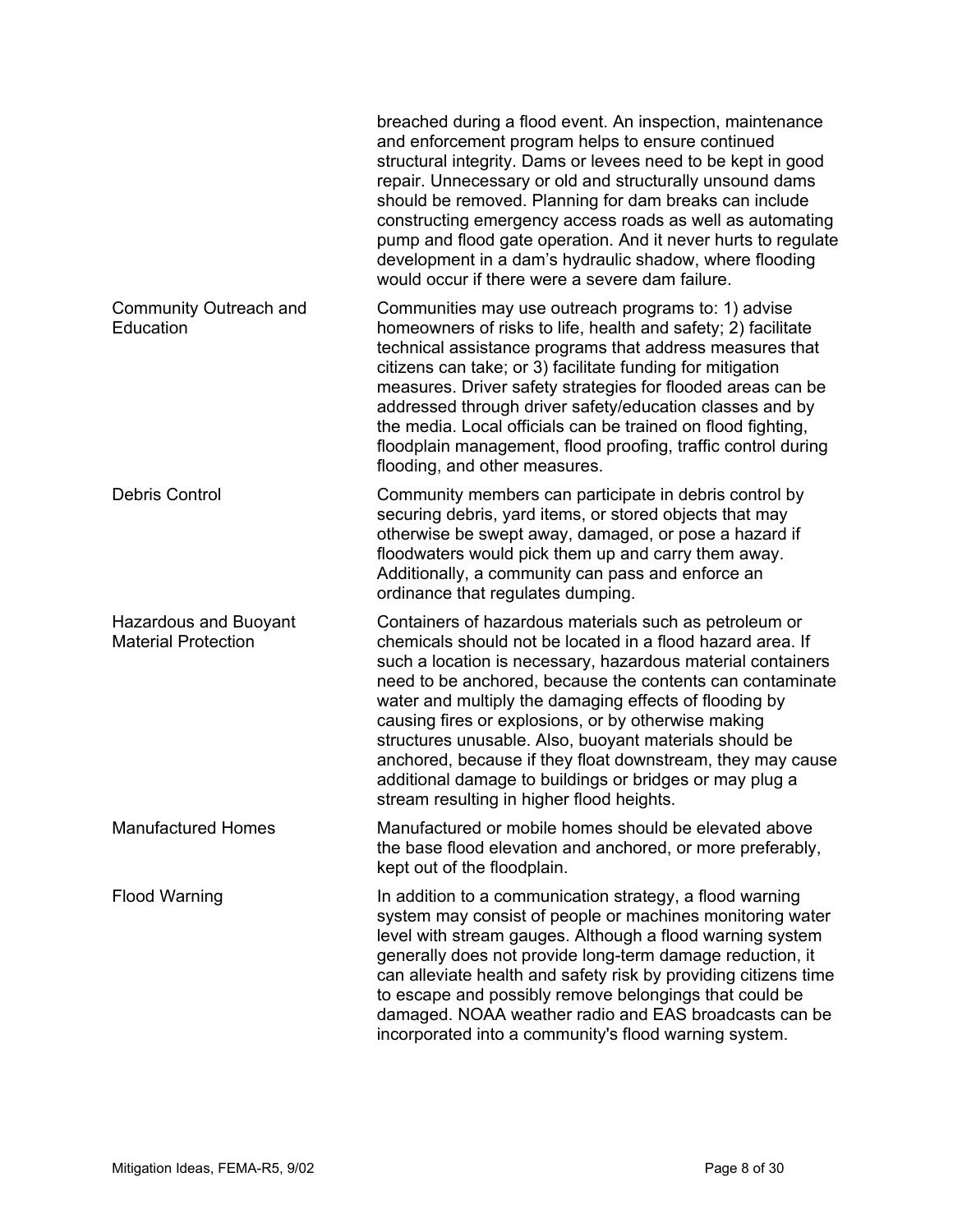| <b>Back-up Generators</b>           | A community may consider back-up generators for pumping<br>and lift stations in sanitary sewer systems, along with other<br>measures (e.g., alarms, meters, remote controls, and<br>switchgear upgrades). |
|-------------------------------------|-----------------------------------------------------------------------------------------------------------------------------------------------------------------------------------------------------------|
| <b>Basement Backflow Prevention</b> | Depending on its infrastructure capabilities, a community<br>may encourage the use of check valves, sump pumps, and<br>backflow prevention devices in homes and buildings.                                |

#### **LANDSLIDE AND DEBRIS FLOW**

Landslides or debris flow can be caused by the same high water levels or rain that result in flooding. Landslides can also be caused by earthquakes. Although many mitigation measures resemble those for flooding, landslides pose unique considerations.

| Mapping                                   | Local governments, developers, and residents can make<br>better decisions using maps. Soil types, slope percentage,<br>drainage, or other critical factors are used to identify<br>landslide prone areas.                     |
|-------------------------------------------|-------------------------------------------------------------------------------------------------------------------------------------------------------------------------------------------------------------------------------|
| <b>Building Codes</b>                     | Building codes can set construction standards, including<br>minimum foundation requirements, in landslide-prone areas.                                                                                                        |
| <b>Zoning Ordinances</b>                  | Zoning ordinances may be used to create buffers between<br>structures and high-risk areas.                                                                                                                                    |
| Slide-Prone Area Ordinance                | A special purpose ordinance for slide-prone areas may be<br>used to limit fill or dumping, as well as address drainage and<br>other landslide related problems.                                                               |
| <b>Code Enforcement</b>                   | A strong community commitment to code enforcement is<br>necessary to ensure compliance with building codes and<br>zoning ordinances.                                                                                          |
| <b>Drainage Control Regulations</b>       | Drainage regulations are similar to storm water management<br>regulations. By controlling drainage, a community can<br>reduce the risk of landslides resulting from saturated soils.                                          |
| <b>Grading Ordinances</b>                 | Grading ordinances require developers and landowners to<br>obtain permits prior to filling or regrading. Such ordinances<br>may also provide specific design standards.                                                       |
| <b>Hillside Development</b><br>Ordinances | Hillside development ordinances are special purpose<br>ordinances that set specific standards for construction on<br>hillsides.                                                                                               |
| <b>Subdivision Ordinances</b>             | Subdivision ordinances set guidelines on how land will be<br>divided, the placement and size of roads, and the location of<br>infrastructure. Such ordinances can also be used to regulate<br>open space and buildable areas. |
| <b>Sanitary System Codes</b>              | Sanitary system codes can reduce the effect of drainage on<br>landslides by limiting the type and location of sanitary<br>systems.                                                                                            |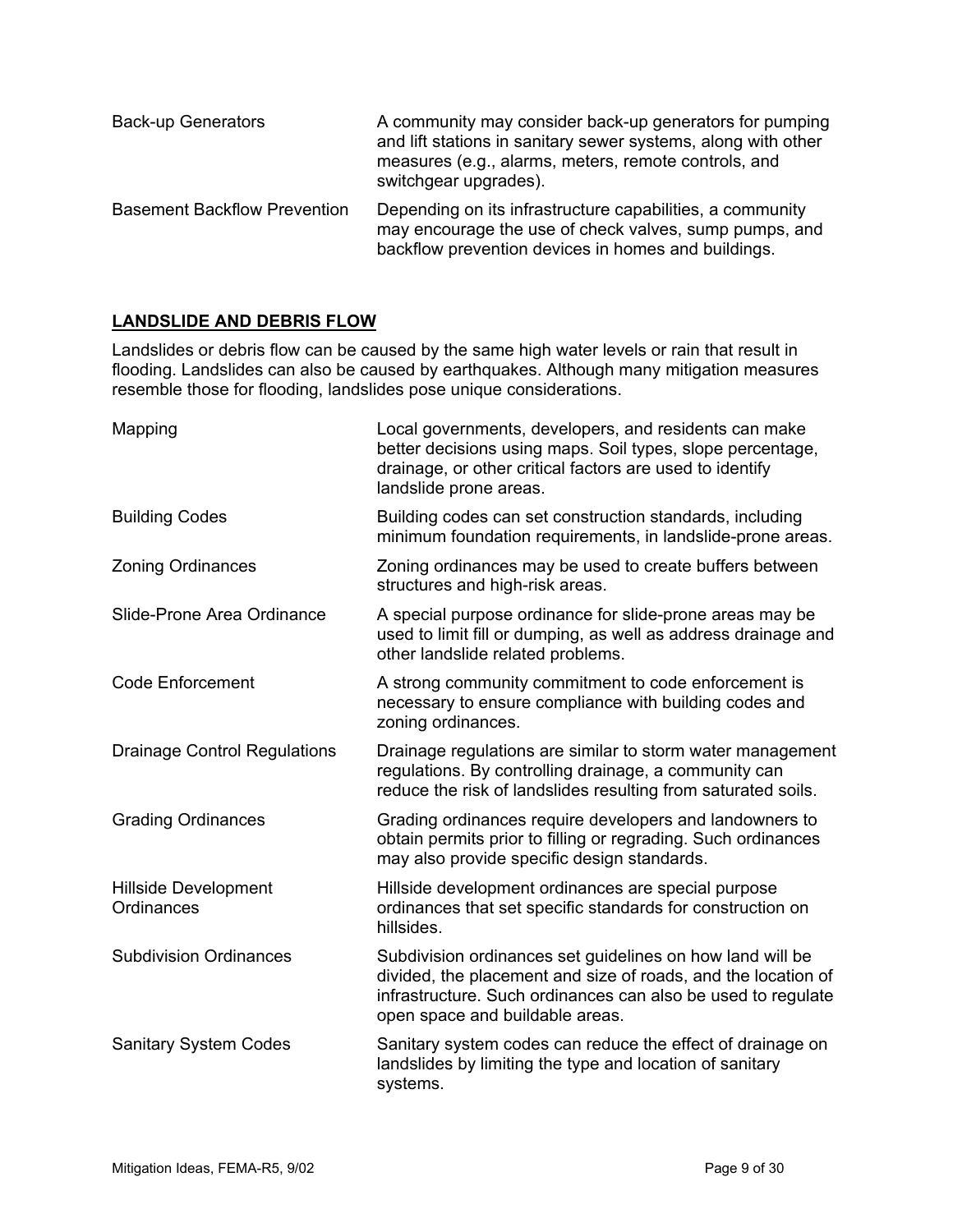| Geological Hazard Overlay<br>Zones                  | A geological hazard overlay zone requires a detailed geo-<br>technical analysis prior to any construction activity. Used in<br>association with building codes, this may reduce damage<br>potential by providing clear information about risk. |
|-----------------------------------------------------|------------------------------------------------------------------------------------------------------------------------------------------------------------------------------------------------------------------------------------------------|
| Open Space Designations                             | Open space designations keep landslide prone areas<br>undeveloped.                                                                                                                                                                             |
| Relocation                                          | Structures may be moved to less hazardous locations.                                                                                                                                                                                           |
| Acquisition                                         | Land and structures may be purchased by and titled in the<br>name of a local governing body that can remove structures<br>and enforce permanent restrictions on development.                                                                   |
| <b>Restraining Structures</b>                       | Restraining structures may be designed and used to hold<br>soil in place.                                                                                                                                                                      |
| <b>Debris-Flow Measures</b>                         | Debris-flow measures may include stabilization, energy<br>dissipation, and flow control measures, all of which may<br>reduce damage in sloping areas.                                                                                          |
| Grading                                             | Grading can be used to increase slope stability, depending<br>on types of soils, height of fill or cut, and compaction.                                                                                                                        |
| Vegetation Placement and<br><b>Management Plans</b> | Various types of vegetation increase soil stability through<br>root length and strength and by absorbing precipitation.<br>Management plans are aimed at ensuring long-term<br>maintenance of vegetation appropriate for an area.              |
| <b>Utility Location</b>                             | Placing utilities outside of landslide areas decreases the risk<br>of service disruption.                                                                                                                                                      |
| <b>Abatement Districts</b>                          | A special taxing district, such as an abatement district, can<br>be used to pool resources to mitigate common hazards.                                                                                                                         |
| <b>Restrictive Covenants</b>                        | A legally binding agreement in a private development can be<br>used to impose restrictions on land use.                                                                                                                                        |

# **THUNDERSTORMS / LIGHTNING**

Damage from thunderstorms and lightning is often underestimated. Everyone should have an appreciation for the dangers of lightning. Although not entirely preventable, damage and life safety risk from these events can be minimized.

| Community Outreach and<br>Education | Communities may use outreach programs to promote<br>awareness of thunderstorm dangers. Driver safety strategies<br>for severe weather events can be addressed by driver<br>safety/education classes and by the media. |
|-------------------------------------|-----------------------------------------------------------------------------------------------------------------------------------------------------------------------------------------------------------------------|
| <b>Early Warning Systems</b>        | Local and state governments can invest in public early<br>warning systems/networks, as well as train people to serve<br>as weather spotters.                                                                          |
| <b>Building Construction</b>        | Public and private buildings can be designed with structural<br>bracing, shutters, laminated glass in window panes, and hail-<br>resistant roof shingles or flashing to minimize damage.                              |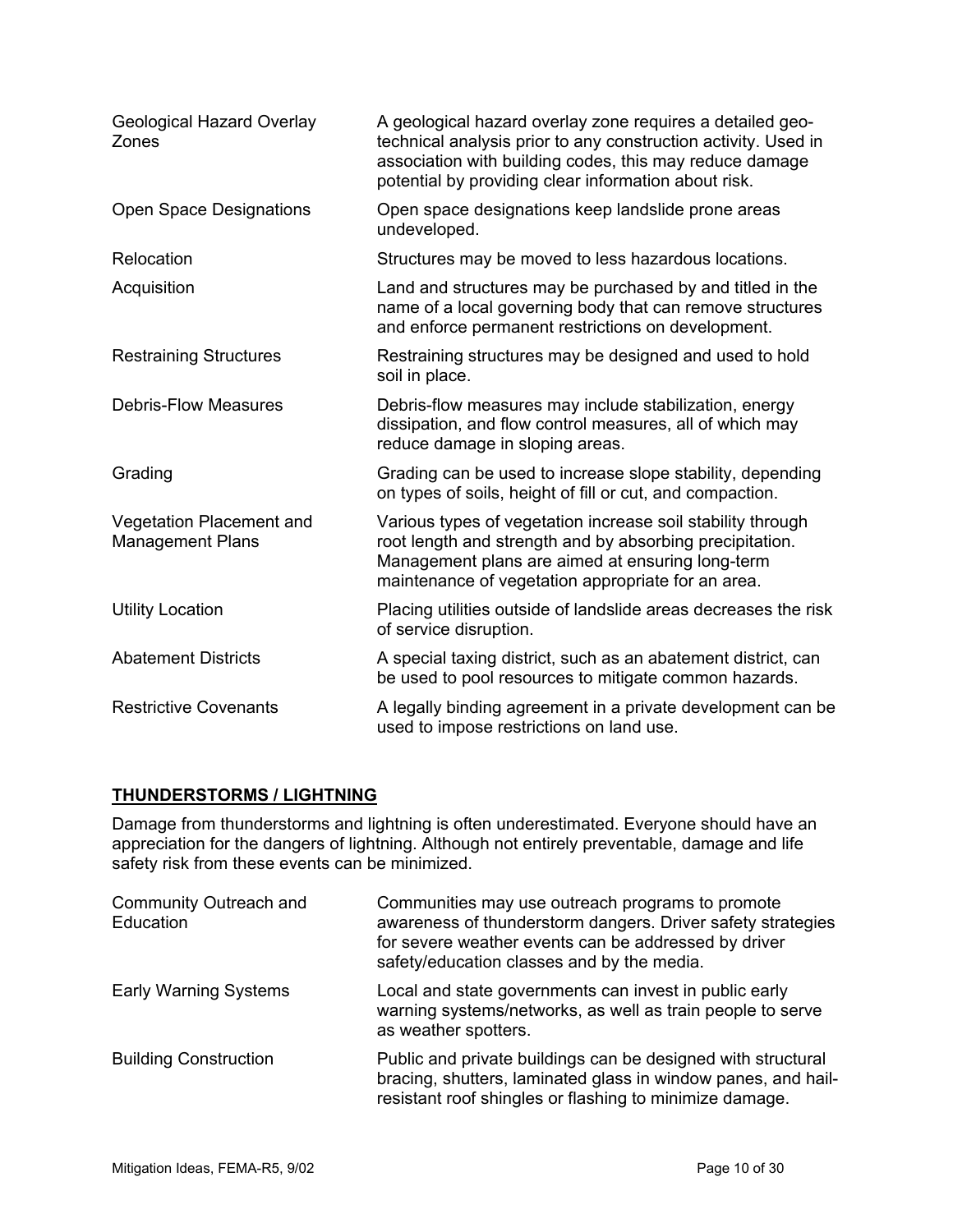| Surge Protectors and Lightning<br>Protection | Surge protection can be installed on critical electronic<br>equipment. Lightning protection devices and methods, such<br>as lightning rods and grounding, can be installed on a<br>community's communications infrastructure and other critical<br>facilities. |
|----------------------------------------------|----------------------------------------------------------------------------------------------------------------------------------------------------------------------------------------------------------------------------------------------------------------|
| <b>Burying Power Lines</b>                   | Buried power lines offer the security of uninterrupted power<br>during and after storms. However, consideration needs to be<br>made for maintenance and repair, particularly in cold<br>climates where soil freezes more readily.                              |

#### **TORNADO**

Tornadoes can strike anywhere and cause extensive damage. Damage and life safety risk may not be entirely preventable, but it can be minimized.

| <b>Construction Standards and</b><br><b>Techniques</b> | To strengthen public and private structures against severe<br>wind damage, communities can require or encourage wind<br>engineering measures and construction techniques that may<br>include structural bracing, straps and clips, anchor bolts,<br>laminated or impact-resistant glass, reinforced pedestrian<br>and garage doors, window shutters, waterproof adhesive<br>sealing strips, or interlocking roof shingles. Also,<br>architectural design can make roofs less susceptible to uplift. |
|--------------------------------------------------------|-----------------------------------------------------------------------------------------------------------------------------------------------------------------------------------------------------------------------------------------------------------------------------------------------------------------------------------------------------------------------------------------------------------------------------------------------------------------------------------------------------|
| Safe Rooms                                             | Risk to lives can be improved through construction and use<br>of concrete safe rooms in homes and shelter areas of mobile<br>home parks, fairgrounds, shopping malls, or other vulnerable<br>public areas.                                                                                                                                                                                                                                                                                          |
| <b>Manufactured Homes</b>                              | Damage and injury can be prevented by anchoring<br>manufactured homes and exterior attachments such as<br>carports and porches.                                                                                                                                                                                                                                                                                                                                                                     |
| Loose Items                                            | Loose items like yard and patio furniture should be secured.                                                                                                                                                                                                                                                                                                                                                                                                                                        |
| <b>Temporary Debris Disposal</b>                       | Temporary debris disposal sites can be protected by fencing<br>and/or located away from populated areas.                                                                                                                                                                                                                                                                                                                                                                                            |

#### **SEVERE WIND**

Severe wind can be as destructive as tornadoes. Damage and life safety risk may not be entirely preventable, but it can be minimized.

| <b>Roofing Shingles</b>      | Requiring the use of special roofing shingles designed to<br>interlock and resist uplift forces in extreme wind conditions<br>can reduce damage to a roof or to other structures. |
|------------------------------|-----------------------------------------------------------------------------------------------------------------------------------------------------------------------------------|
| <b>Building Construction</b> | Engineered construction can accommodate foundation<br>design, braced elevated platforms, and the ability of a<br>structure to withstand the lateral forces of winds and waves.    |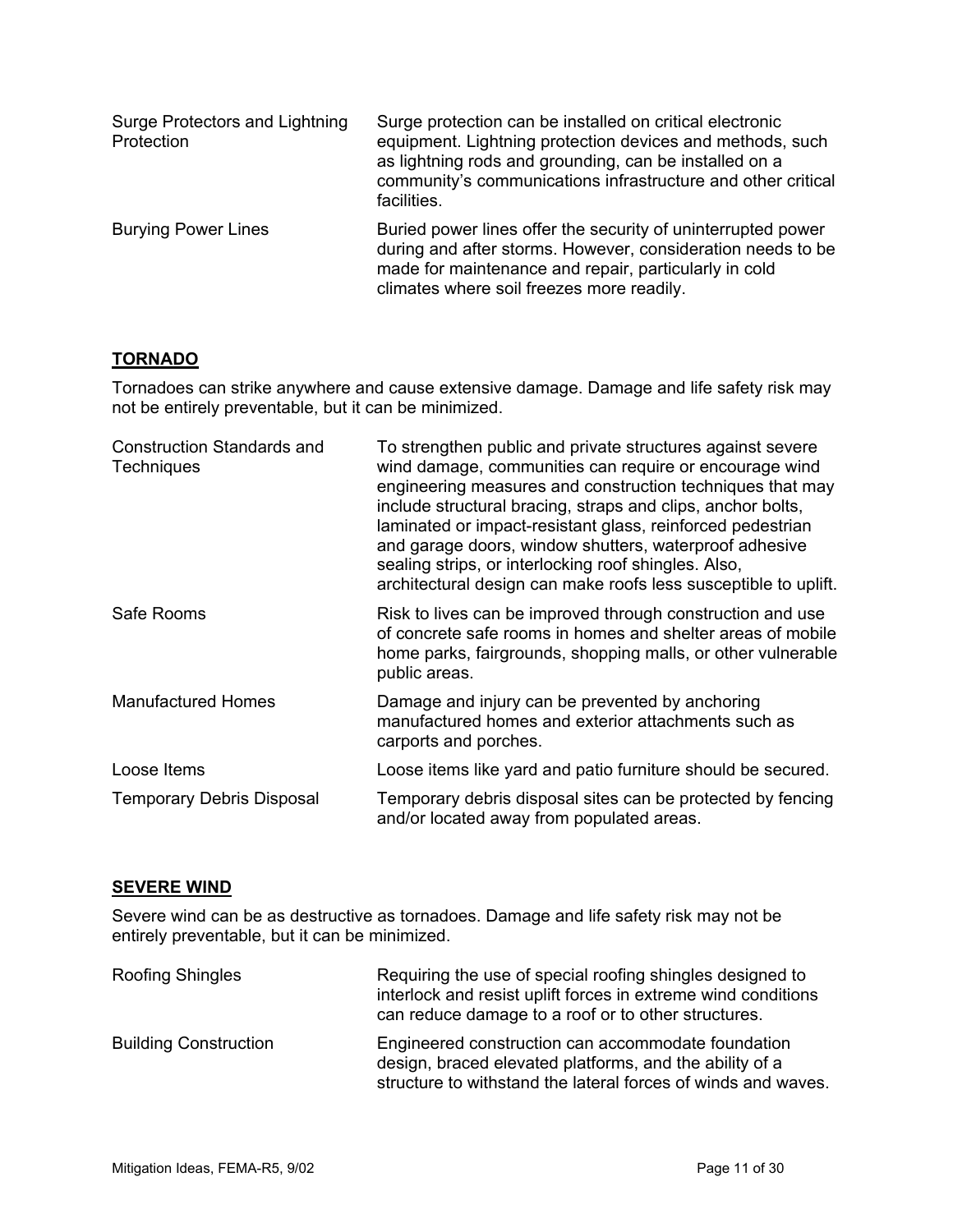| <b>Manufactured Home Tie-Downs</b> | The risk of manufactured home damage can be reduced by<br>using tie-downs with anchors and ground anchors<br>appropriate for the soil type.                                                |
|------------------------------------|--------------------------------------------------------------------------------------------------------------------------------------------------------------------------------------------|
| <b>Burying Power Lines</b>         | Buried power lines offer the security of uninterrupted power<br>after severe winds, but consideration needs to be made for<br>maintenance and repair.                                      |
| Designed-Failure Mode              | Designed-failure mode refers to power line design that<br>allows for lines to fall or fail in small sections rather than as a<br>complete system, so restoration can be done more quickly. |
| <b>Backup Power</b>                | Backup power resources can enable critical facilities to<br>continue basic services and can be used by businesses to<br>ensure security and protect refrigerated goods.                    |
| Tree Management                    | Tree pruning near power lines can reduce the potential for<br>trees falling on and breaking power lines.                                                                                   |

#### **EXTREME TEMPERATURE**

When temperatures reach levels that are extremely high or extremely low, they pose dangers that can be alleviated by planning for how to handle such situations.

| <b>Outreach/Public Awareness</b>   | A local government can organize outreach to vulnerable<br>populations during periods of extreme temperature, including<br>establishing and promoting accessible heating or cooling<br>centers in the community. |
|------------------------------------|-----------------------------------------------------------------------------------------------------------------------------------------------------------------------------------------------------------------|
| <b>Heating Requirements</b>        | Housing/landlord codes can require minimum temperatures.                                                                                                                                                        |
| <b>Heating Bills</b>               | If not already required by state law, communities can<br>encourage utility companies to offer special arrangements<br>for paying heating bills.                                                                 |
| <b>Heating and Cooling Centers</b> | A community can establish heating and/or cooling centers for<br>vulnerable populations. Center operations should be linked<br>to outreach projects that encourage at-risk populations to<br>use the centers.    |

#### **WINTER WEATHER/SNOWSTORMS**

Proper preparation can decrease the risks of injury that can occur during cold weather, and snowstorms in particular.

| <b>Family and Traveler Emergency</b><br>Preparedness | A local or state government can produce and distribute<br>family and traveler emergency preparedness information<br>relating to severe winter weather hazards. |
|------------------------------------------------------|----------------------------------------------------------------------------------------------------------------------------------------------------------------|
| <b>Driver Safety</b>                                 | Safety strategies for severe weather events can be included<br>in driver education classes and materials.                                                      |
| <b>Power Lines</b>                                   | Burying or otherwise protecting electric and other utility lines<br>can prevent utility disruption by protecting lines from ice,                               |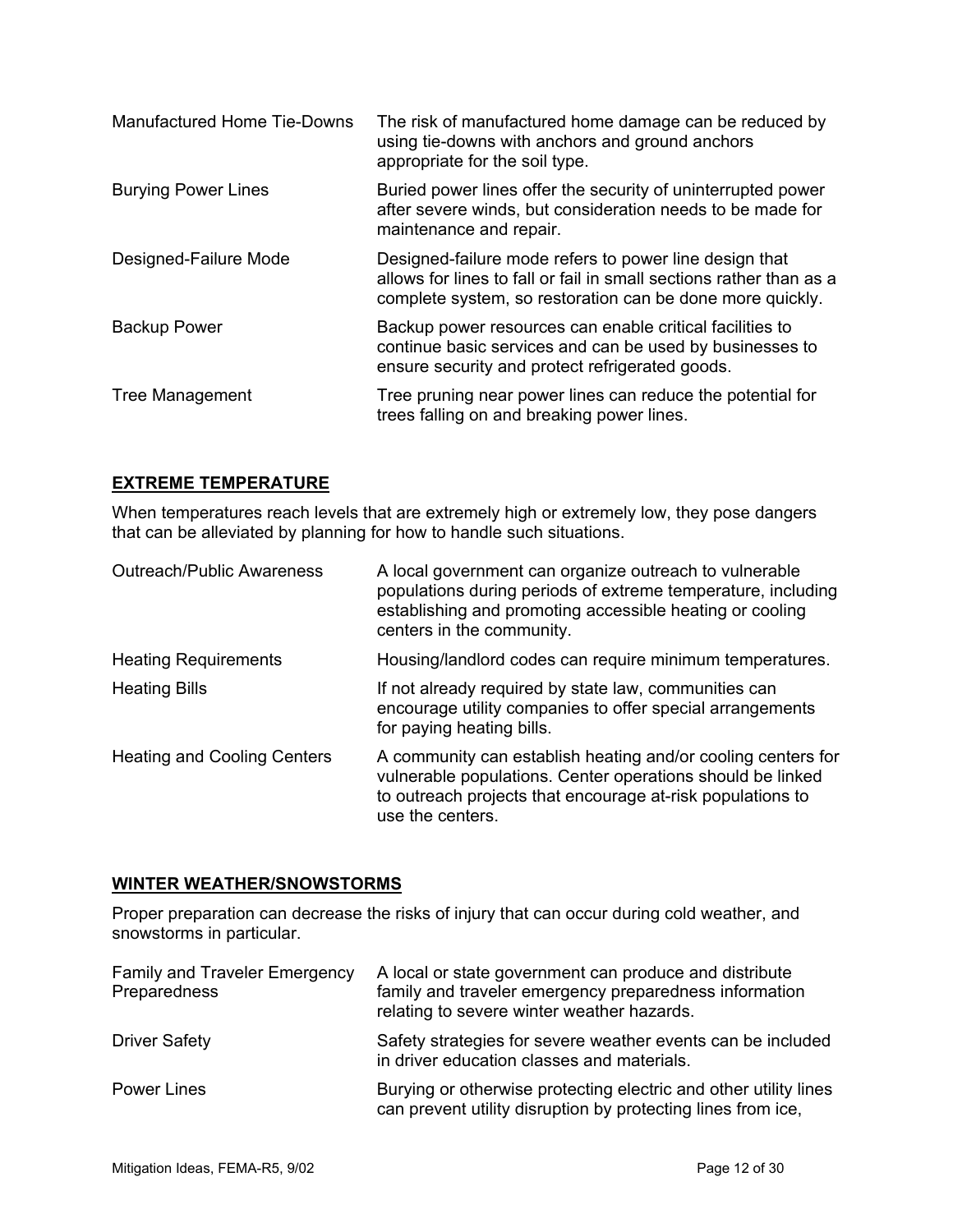| wind or snow damage. Nevertheless, lines buried in frozen<br>soil may be difficult to reach if repair is necessary.                                                                                                                                                       |
|---------------------------------------------------------------------------------------------------------------------------------------------------------------------------------------------------------------------------------------------------------------------------|
| Local governments can impact building/site design through<br>building code enforcement of snow-related ordinances such<br>as snow loads, roof slope, snow removal, and storage.<br>Communities can also monitor snow amounts to provide site-<br>specific snow load data. |
| Home and public building maintenance should be<br>encouraged in order to prevent roof and wall damage from<br>"ice dams," particularly resulting from ice and sleet storms.                                                                                               |
| A community can establish heating centers or shelters for<br>vulnerable populations, not only for residents, but also for<br>stranded motorists/travelers.                                                                                                                |
| A community can plan to systematically contact isolated,<br>vulnerable, or special-needs populations.                                                                                                                                                                     |
| Farmers and other animal custodians should plan for<br>addressing livestock or other animal needs.                                                                                                                                                                        |
| Local governments need to always plan for and maintain<br>adequate road and debris clearing capabilities.                                                                                                                                                                 |
| Using snow fences or "living snow fences" (rows of trees or<br>other vegetation) can limit blowing and drifting of snow over<br>critical roadway segments.                                                                                                                |
|                                                                                                                                                                                                                                                                           |

# **SNOW LOAD**

Buildings can only hold so much snow before they collapse. Paying attention to snow load weight capacities can prevent damage and injury.

| <b>Snow Load Design Standards</b>  | A single snow load weight capacity standard may not be<br>adequate for all areas within a community. Local building<br>departments should determine the snow load limits for their<br>communities based on local data. A community's building<br>code can include snow load limits or weight capacity<br>standards in an appendix. |
|------------------------------------|------------------------------------------------------------------------------------------------------------------------------------------------------------------------------------------------------------------------------------------------------------------------------------------------------------------------------------|
| <b>Snow Weight Data Collection</b> | Establishing a program of systematic snow weight data<br>collection will enable a community's building department to<br>better establish realistic snow load design standards.                                                                                                                                                     |
| Maintenance                        | Building owners should be educated and encouraged to<br>inspect older buildings for deterioration and make<br>subsequent repairs.                                                                                                                                                                                                  |
| <b>Modifications</b>               | As buildings are modified, new technology may be used to<br>create or increase structural stability.                                                                                                                                                                                                                               |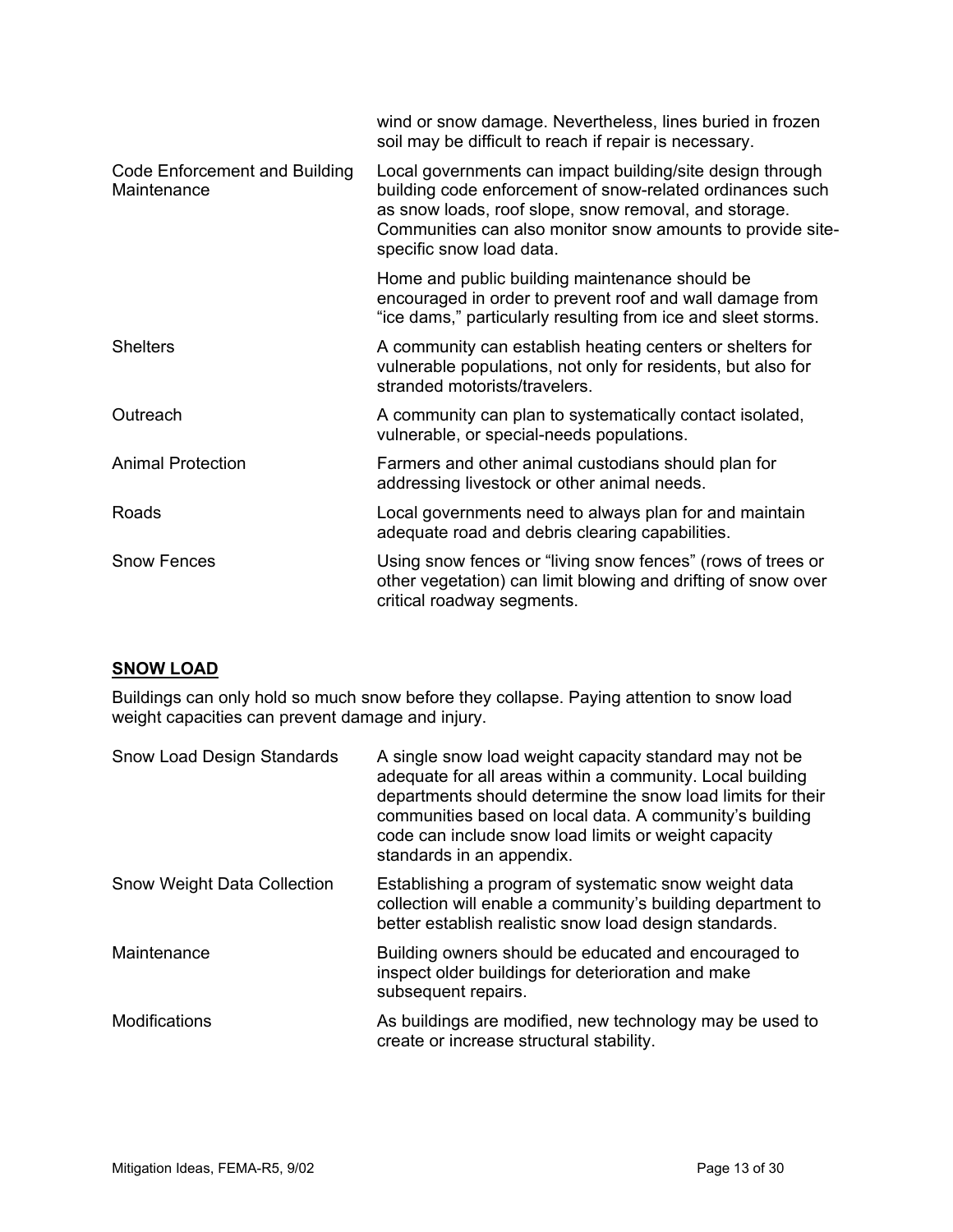Analysis and Repair or Replacement of Structural Systems

Existing support systems may be vulnerable to load stress. A community may wish to set up an inspection system and recommend repairs to building owners.

#### **SUBSIDENCE**

Some areas of land are susceptible to collapse. Risks of collapse can be determined and managed.

| <b>Community Awareness</b>     | Local and state governments can promote community<br>awareness of subsidence risks and effects.                                                       |
|--------------------------------|-------------------------------------------------------------------------------------------------------------------------------------------------------|
| Mapping                        | Old mining areas or geologically unstable terrain should be<br>identified and mapped so that development can be<br>prevented or limited.              |
| Open Space                     | Areas susceptible to collapse can be maintained as public<br>open space.                                                                              |
| Acquisition                    | Land or structures may be purchased by and titled in the<br>name of a local governing body that can enforce permanent<br>restrictions on development. |
| <b>Filling or Buttressing</b>  | Filling or buttressing subterranean open spaces, as with<br>abandoned mines, can prevent or alleviate collapse.                                       |
| Relocation                     | A structure may be moved to a less hazardous location.                                                                                                |
| <b>Hydrological Monitoring</b> | Groundwater levels can be monitored in subsidence-prone<br>areas.                                                                                     |

#### **EARTHQUAKE**

Some regions are particularly susceptible to earthquake damage. Risks of injury and damage from earthquake events can be determined and managed.

| Seismic Hazard Mapping        | Information gained from seismic hazard mapping can be<br>used to assess risk. The first step is collection of geologic<br>information on seismic sources, soil conditions, and related<br>potential hazards. The second step is to prepare a map<br>showing the approximate locations of various hazards.                     |
|-------------------------------|-------------------------------------------------------------------------------------------------------------------------------------------------------------------------------------------------------------------------------------------------------------------------------------------------------------------------------|
| <b>Related Hazard Mapping</b> | Other earthquake related hazards include liquefaction and<br>land slides. Maps of these related hazards may be used for<br>vulnerability analysis and risk assessment.                                                                                                                                                        |
| Map Education                 | Map users should be educated in the appropriate uses and<br>limitations of maps.                                                                                                                                                                                                                                              |
| <b>Rapid Visual Screening</b> | Rapid visual screening is a technique used to quickly inspect<br>a building and identify disaster damage or potential seismic<br>structural and non-structural weaknesses. This method may<br>be used to screen and prioritize retrofitting efforts, or<br>inventory high-risk structures and critical facilities. In a post- |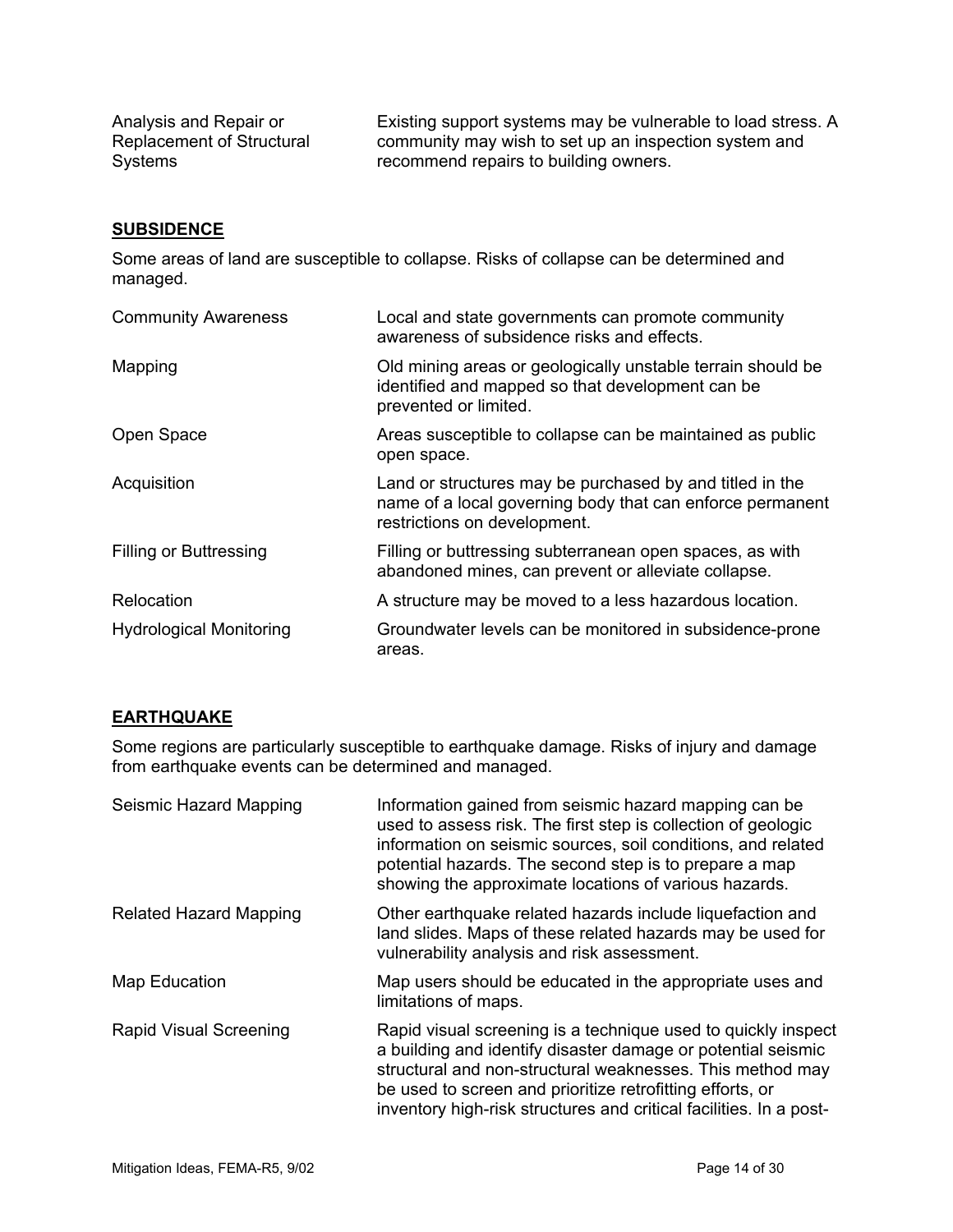|                                           | disaster setting, rapid visual screening can be used to<br>assess risk during response and recovery efforts and<br>determine if buildings are safe to re-occupy.                                                                                                                                                                                                                                                                                                                                                                                                             |
|-------------------------------------------|------------------------------------------------------------------------------------------------------------------------------------------------------------------------------------------------------------------------------------------------------------------------------------------------------------------------------------------------------------------------------------------------------------------------------------------------------------------------------------------------------------------------------------------------------------------------------|
| <b>Loss Estimation Studies</b>            | After seismic hazards have been identified, planners can<br>create an earthquake scenario to estimate potential loss of<br>life and injuries, the types of potential damage, and existing<br>vulnerabilities within a community. Scenarios can be<br>particularly useful in predicting lifeline performance, i.e., the<br>sustainability of critical public services or systems such as<br>electricity, water, or roadways. This knowledge can be used<br>to develop earthquake mitigation priorities.                                                                       |
| <b>HAZUS</b>                              | FEMA's HAZUS is a computer-based tool that can be used<br>to quantitatively estimate losses from an earthquake.                                                                                                                                                                                                                                                                                                                                                                                                                                                              |
| <b>Seismic Safety Committees</b>          | Duties of a local or state seismic safety committee can<br>include providing policy recommendations, evaluating and<br>recommending changes in state and local seismic safety<br>standards, and an annual assessment of local and statewide<br>implementation of seismic safety improvements.                                                                                                                                                                                                                                                                                |
| <b>School Survey Procedures</b>           | Schools are critical facilities not only because of the special<br>population they accommodate, but also because they are<br>often identified as shelter sites for a community. Due to this<br>sheltering role, it is essential that these buildings function<br>after a seismic event. A community can develop a survey<br>procedure and guidance document to inventory structural<br>and non-structural hazards in and near school buildings.<br>Survey results can be used to determine mitigation priorities<br>that can be incorporated into capital improvement plans. |
| <b>Capital Improvement Planning</b>       | School districts, local governments, corporations, and others<br>have developed capital improvement plans to ensure that<br>facilities remain operational for years down the road. It is<br>more efficient and cost effective to incorporate structural and<br>non-structural seismic strengthening actions into on-going<br>building plans and activities, rather than to rehab later.                                                                                                                                                                                      |
| <b>Guidelines and Model</b><br>Ordinances | Earthquake hazards can be mitigated through land use<br>planning. Communities can develop and distribute guidelines<br>or pass ordinances that require developers/building owners<br>to locate lifelines, buildings, critical facilities, and hazardous<br>materials out of areas subject to significant seismic hazards.<br>Particular consideration should be given to enforcing such<br>ordinances in areas with steep slopes or subject to ground<br>displacement, severe ground shaking, or liquefaction.                                                               |
| <b>Building Codes</b>                     | Although land use management that avoids building on<br>hazardous sites is an effective way to reduce earthquake<br>risk, there may be times when it is necessary to build on<br>such sites. Engineers and architects have designed buildings<br>in ways that reduce the impact of ground shaking.<br>Encouraging all local governments to adopt and enforce                                                                                                                                                                                                                 |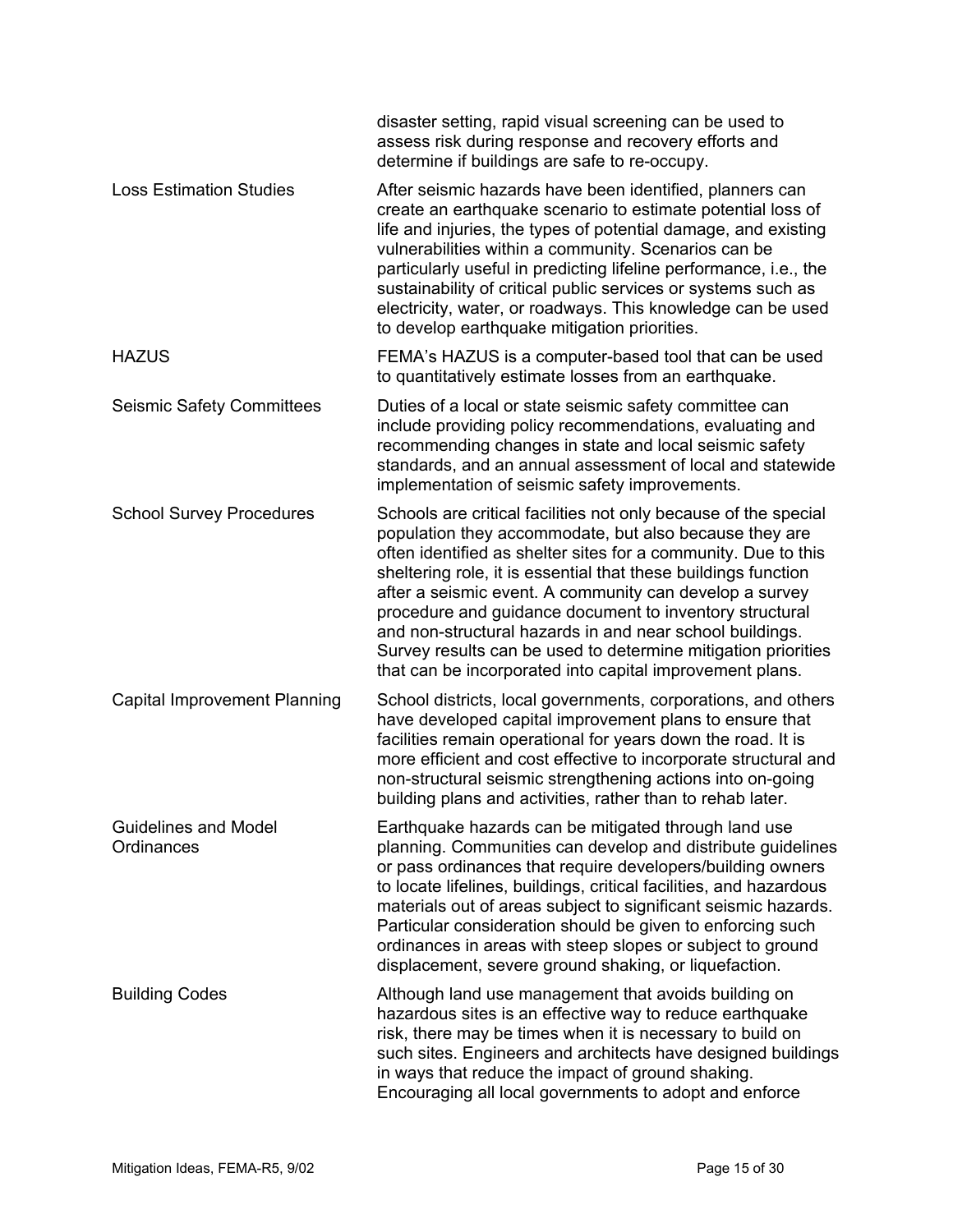|                                               | updated building code provisions is one effective way to<br>reduce earthquake damage risk.                                                                                                                                                                                                                                                                                                                                                                                                                                                                                                                                                                                                 |
|-----------------------------------------------|--------------------------------------------------------------------------------------------------------------------------------------------------------------------------------------------------------------------------------------------------------------------------------------------------------------------------------------------------------------------------------------------------------------------------------------------------------------------------------------------------------------------------------------------------------------------------------------------------------------------------------------------------------------------------------------------|
| Seismic Code Training                         | Legislators often enact seismic building provisions that do<br>not get enforced because architects, engineers, and building<br>departments are unaware of the provisions. Conducting<br>information sessions or other forms of outreach on seismic<br>code provisions for new and existing buildings can enhance<br>code use and enforcement by local architects, engineers,<br>contractors and code enforcement personnel.                                                                                                                                                                                                                                                                |
| <b>Buildings as Structural Hazards</b>        | Homeowners and businesses can take simple measures to<br>strengthen their buildings before the next earthquake.<br>Bracing walls and bolting sill plates to the foundation are<br>examples. Non-reinforced masonry buildings and non-ductile<br>concrete facilities are particularly vulnerable to ground<br>shaking. These buildings should be strengthened and<br>retrofitted against future seismic events.                                                                                                                                                                                                                                                                             |
| Non-Structural Hazards                        | Many injuries in earthquakes are caused by nonstructural<br>hazards, such as attachments to buildings. These include<br>lighting fixtures, windows (glass), pictures, tall bookcases,<br>computers, ornamental decorations on the outside of the<br>buildings (like parapets), gas lines, etc. Activities that can<br>reduce the risk of injury and damage include: anchoring tall<br>bookcases and file cabinets, installing latches on drawers<br>and cabinet doors, restraining desktop computers and<br>appliances, using flexible connections on gas and water<br>lines, mounting framed pictures and mirrors securely, and<br>anchoring and bracing propane tanks and gas cylinders. |
| <b>Technical Assistance for</b><br>Homeowners | Developing a technical assistance information program for<br>homeowners and teaching them how to seismically<br>strengthen their houses can be an effective mitigation<br>activity. The program could include providing local<br>government building departments with copies of existing<br>strengthening and repair information for distribution to<br>homeowners. Other potential distribution sources include<br>insurance companies, realtors and libraries.                                                                                                                                                                                                                           |
| Infrastructure Hardening                      | Identification and hardening of critical lifeline systems, i.e.,<br>critical public services such as utilities and roads, to meet<br>"Seismic Design Guidelines and Standards for Lifelines," or<br>equivalent standards, may distinguish a manageable<br>earthquake from a social and economic catastrophe.                                                                                                                                                                                                                                                                                                                                                                               |
| <b>Bridge Strengthening</b>                   | State and local highway departments should review<br>construction plans for all bridges to determine their<br>susceptibility to collapse. Problem bridges should be<br>retrofitted.                                                                                                                                                                                                                                                                                                                                                                                                                                                                                                        |
| <b>Hazard Mitigation Awareness</b>            | Local or state governments can use community outreach<br>activities to foster an awareness of earthquake mitigation<br>activities in homes, schools and businesses.                                                                                                                                                                                                                                                                                                                                                                                                                                                                                                                        |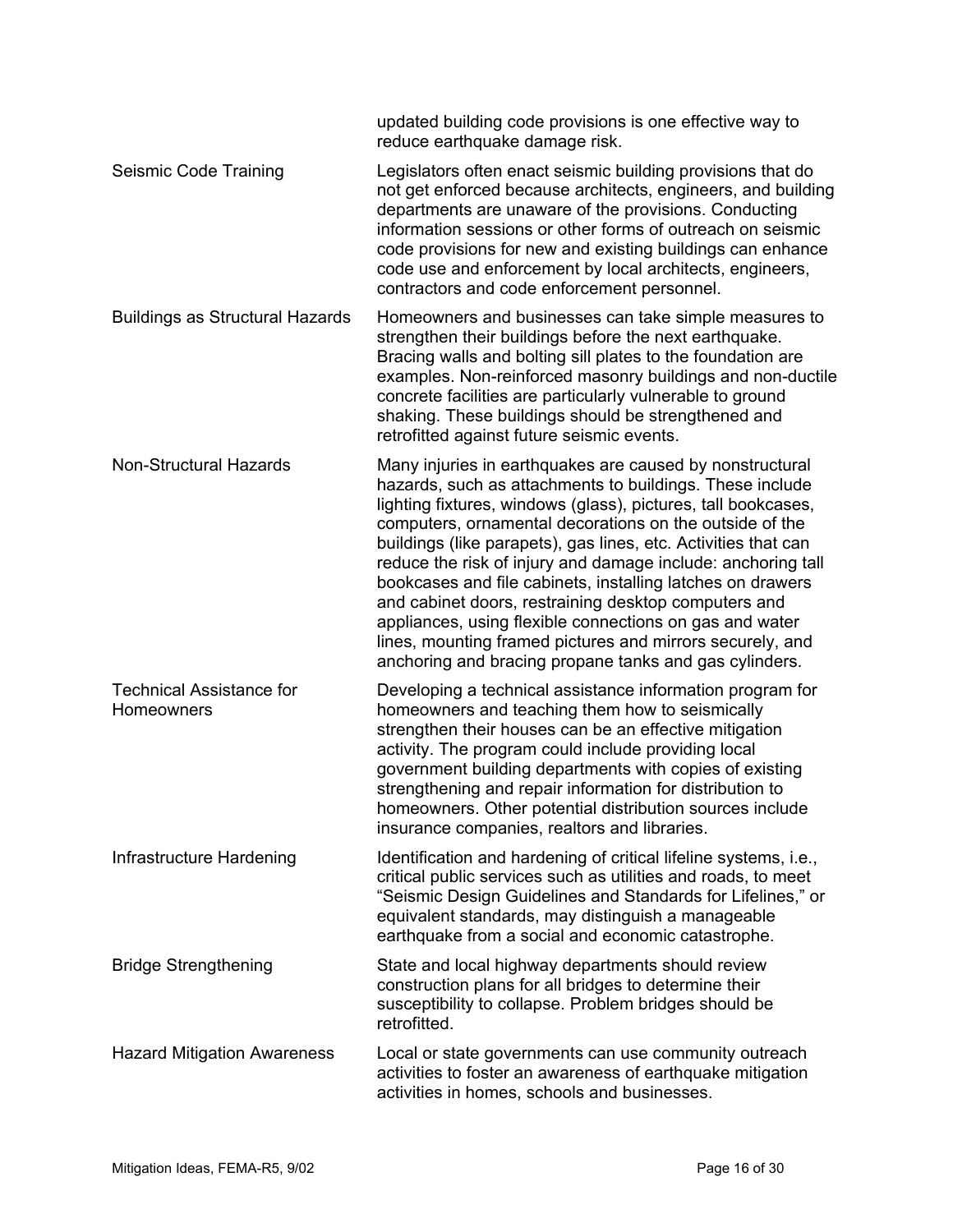| <b>Financial Incentives</b> | Local or state governments can support financial incentives<br>like low interest loans or tax breaks for home and business<br>owners who seismically retrofit their structures.                                                                                                       |
|-----------------------------|---------------------------------------------------------------------------------------------------------------------------------------------------------------------------------------------------------------------------------------------------------------------------------------|
| Insurance                   | Local or state governments can work with insurance industry<br>representatives to increase public awareness of the<br>importance of earthquake insurance. Home structural<br>improvements can be factored into the process of obtaining<br>insurance coverage or reduced deductibles. |
| Reference Library           | A local or state government can establish a library consisting<br>of technical documents on structural and nonstructural<br>mitigation options, as well as model ordinances and<br>procedures that have been used by other jurisdictions to<br>reduce earthquake risk.                |

#### **DROUGHT**

Periods of time with little or no precipitation can pose risks that can be managed with conservation and preparation.

| Water-Saving                  | Citizens can be encouraged to take water-saving measures,<br>especially when extra water is needed for irrigation and<br>farming. Possibilities include installing low-flow water saving<br>showerheads and toilets, and turning water flow off while<br>brushing teeth or during other cleaning activities. |
|-------------------------------|--------------------------------------------------------------------------------------------------------------------------------------------------------------------------------------------------------------------------------------------------------------------------------------------------------------|
| <b>Water Storage</b>          | Human consumption is the primary reason to maintain a<br>storage of water. People cannot live without consuming<br>water regularly.                                                                                                                                                                          |
| <b>Water Use Ordinances</b>   | Communities can pass ordinances to prioritize or control<br>water use, particularly for emergency situations like fire<br>fighting.                                                                                                                                                                          |
| <b>Contingency Plans</b>      | Drought contingency plans can help anticipate needs and<br>actions to take during a drought.                                                                                                                                                                                                                 |
| <b>Water Delivery Systems</b> | Designs or plans for water delivery systems can include<br>consideration of drought events.                                                                                                                                                                                                                  |
| Crop Insurance                | Crop insurance can preserve economic stability for farmers<br>during a drought.                                                                                                                                                                                                                              |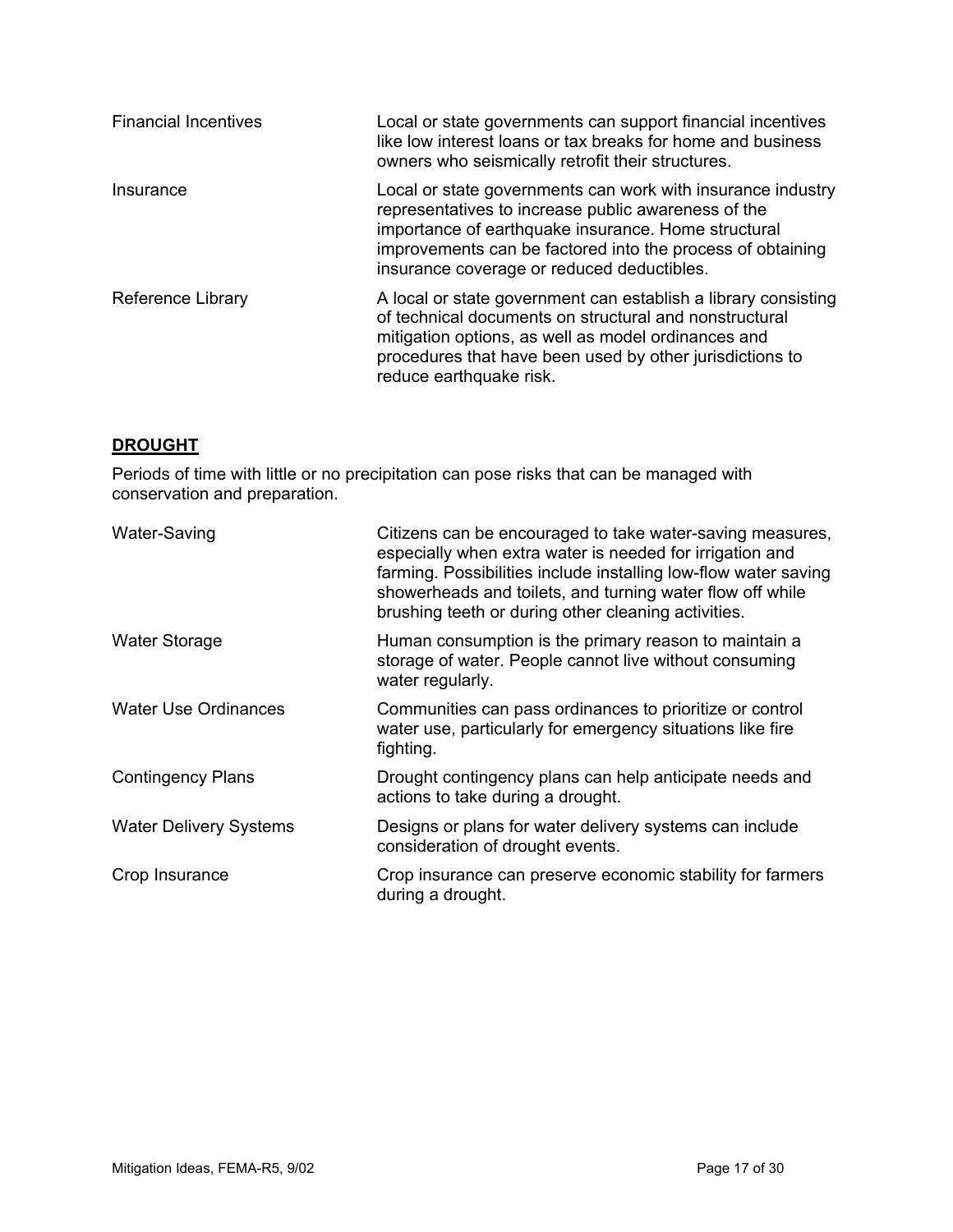#### **WILDFIRE**

Wildfires typically start in woodland or prairie areas. They can occur naturally though they are often exacerbated by human activities. Wildfires can be hard to control as they threaten homes and communities located nearby. Although preventing or controlling wildfires is preferable, there are many mitigation efforts we can take to prevent or alleviate damage to our homes and communities when fires inevitably occur.

| <b>Public Education</b>             | Outreach efforts can promote such items as non-combustible<br>roof covering, fire safe construction, and the importance of<br>clearing brush and grass away from buildings. It is important<br>to promote public education on smoking hazards and the<br>risks of recreational fires.                                                                                                                                                                                                                                                                                                                                                                                                                                                                                                                                                                                                                                                                                                                                                              |
|-------------------------------------|----------------------------------------------------------------------------------------------------------------------------------------------------------------------------------------------------------------------------------------------------------------------------------------------------------------------------------------------------------------------------------------------------------------------------------------------------------------------------------------------------------------------------------------------------------------------------------------------------------------------------------------------------------------------------------------------------------------------------------------------------------------------------------------------------------------------------------------------------------------------------------------------------------------------------------------------------------------------------------------------------------------------------------------------------|
| <b>Neighborhood Groups</b>          | Citizens may organize neighborhood wildfire safety coalitions<br>to plan how their neighborhoods can work together to<br>prevent a wildfire.                                                                                                                                                                                                                                                                                                                                                                                                                                                                                                                                                                                                                                                                                                                                                                                                                                                                                                       |
| Zoning                              | Zoning can be used to cluster development into defensible<br>areas and keep development away from fire hazards such as<br>steep slopes, where fires are difficult to contain.                                                                                                                                                                                                                                                                                                                                                                                                                                                                                                                                                                                                                                                                                                                                                                                                                                                                      |
| Defensible Space                    | Damage potential can be reduced by ensuring that<br>structures are surrounded by defensible space or buffer<br>zones. Buffer zones are manageable areas, generally 30 to<br>100 feet and cleared of combustible materials.                                                                                                                                                                                                                                                                                                                                                                                                                                                                                                                                                                                                                                                                                                                                                                                                                         |
| <b>GIS Mapping</b>                  | GIS mapping of vegetative coverage can facilitate analysis<br>and planning decisions through comparison with topography,<br>zoning, developments, infrastructure, or other markers.                                                                                                                                                                                                                                                                                                                                                                                                                                                                                                                                                                                                                                                                                                                                                                                                                                                                |
| <b>Power Line Maintenance</b>       | Local power companies can help prevent or alleviate<br>wildfires by proper maintenance and separation of power<br>lines, as well as efficient response to fallen power lines.                                                                                                                                                                                                                                                                                                                                                                                                                                                                                                                                                                                                                                                                                                                                                                                                                                                                      |
| <b>Insurance Company Promotions</b> | Insurance companies can include wildfire safety information<br>in materials provided to area residents.                                                                                                                                                                                                                                                                                                                                                                                                                                                                                                                                                                                                                                                                                                                                                                                                                                                                                                                                            |
| <b>Property Maintenance</b>         | Maintenance of property in or near wildfire prone areas can<br>go a long way toward preventing or reducing the spread of<br>fire. Maintenance includes fuel management techniques<br>such as pruning and clearing dead vegetation, selective<br>logging, keeping grass short, planting fire-resistant<br>vegetation, and creating fuel/fire breaks, i.e., areas where<br>the spread of wildfires will be slowed or stopped by the<br>removal of fuels. Other helpful techniques include use of fire<br>resistant roofing and building materials; use of functional<br>shutters on windows; keeping flammables such as curtains<br>secured away from windows, or using heavy fire-resistant<br>drapes; taking advantage of the fire department's home<br>safety inspections; sweeping/cleaning dead or dry leaves,<br>needles, twigs, and combustibles from roofs, decks, eaves,<br>porches and yards; keeping woodpiles and other<br>combustibles away from structures; use of boxed or<br>enclosed eaves on a house; thorough clean-up of spilled |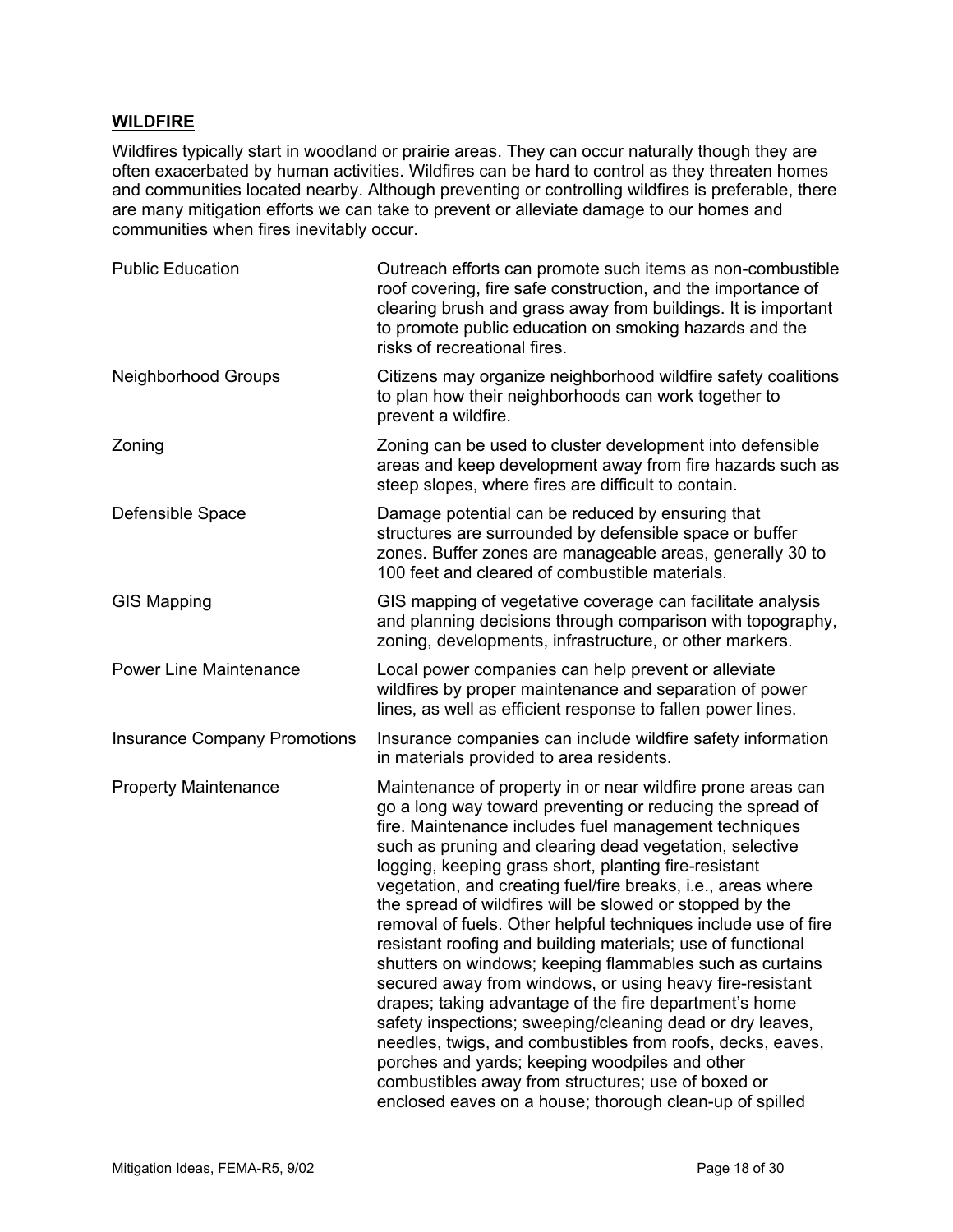|                                               | flammable fluids; and keeping garage areas protected from<br>blowing embers, whether from a chimney or outdoor fire<br>place.                                                                                                                                                                                                                                                                                                                                                                |
|-----------------------------------------------|----------------------------------------------------------------------------------------------------------------------------------------------------------------------------------------------------------------------------------------------------------------------------------------------------------------------------------------------------------------------------------------------------------------------------------------------------------------------------------------------|
| Fireplace and Chimney<br>Maintenance          | Residents should be encouraged to inspect chimneys at<br>least twice a year and clean them at least once a year. Safe<br>fireplace/chimney use and maintenance includes spark<br>arrestors and emphasis on proper storage of flammable<br>items.                                                                                                                                                                                                                                             |
| <b>Building Codes</b>                         | Building codes can be used to require upgrades to existing<br>as well as new structures.                                                                                                                                                                                                                                                                                                                                                                                                     |
| <b>Waste Disposal</b>                         | Wildfire risk can be reduced by safe disposal of yard and<br>household waste rather than through open burning.                                                                                                                                                                                                                                                                                                                                                                               |
| <b>Arson Prevention</b>                       | Wildfires can be prevented by arson prevention clean up<br>activities in areas of abandoned or collapsed structures,<br>accumulated junk or debris, and in areas with a history of<br>storing flammable materials where spills or dumping may<br>have occurred.                                                                                                                                                                                                                              |
| <b>Burning Restriction</b>                    | Local ordinances can require burn permits and restrict<br>campfires and outdoor burning.                                                                                                                                                                                                                                                                                                                                                                                                     |
| Road and Driveway Clearance                   | Roads and driveways should be kept accessible to<br>emergency vehicles and fire equipment. Driveways should<br>be relatively straight and flat, with at least some open spaces<br>to turn. Bridges should be strong enough to support<br>emergency vehicles, with clearance wide and high enough<br>for two-way traffic and emergency vehicle access.<br>Addresses should be visible from the road, and keys to gates<br>around property should be provided to the local fire<br>department. |
| <b>Hillside Construction</b>                  | It is important to note that hillsides facing south or west are<br>more vulnerable to increased dryness and heat from sun<br>exposure. Structures should be set back from slopes outside<br>of the "convection cone" of intense heat that is projected up<br>the slope of a hill as a wildfire "climbs" it.                                                                                                                                                                                  |
| <b>Building Foundations</b>                   | In wildfire prone areas, risk may be decreased by enclosing<br>the foundations of homes and other buildings, rather than<br>leaving them open where undersides can be exposed to<br>blown embers or other materials.                                                                                                                                                                                                                                                                         |
| <b>Motorized Equipment</b>                    | Proper maintenance and storage of motorized equipment<br>can decrease wildfire risk.                                                                                                                                                                                                                                                                                                                                                                                                         |
| <b>Flammable Materials</b>                    | Wildfire risk can be alleviated by safely using and storing<br>necessary flammable materials, including machine fuels.<br>Approved safety cans should be used for storing gasoline,<br>oily rags and other flammable materials. Firewood should be<br>stacked at least 100 feet away and uphill from homes.                                                                                                                                                                                  |
| Smoke/Fire Detectors and<br><b>Sprinklers</b> | Citizens can install and maintain smoke detectors and fire<br>extinguishers on each floor of their homes or other buildings.                                                                                                                                                                                                                                                                                                                                                                 |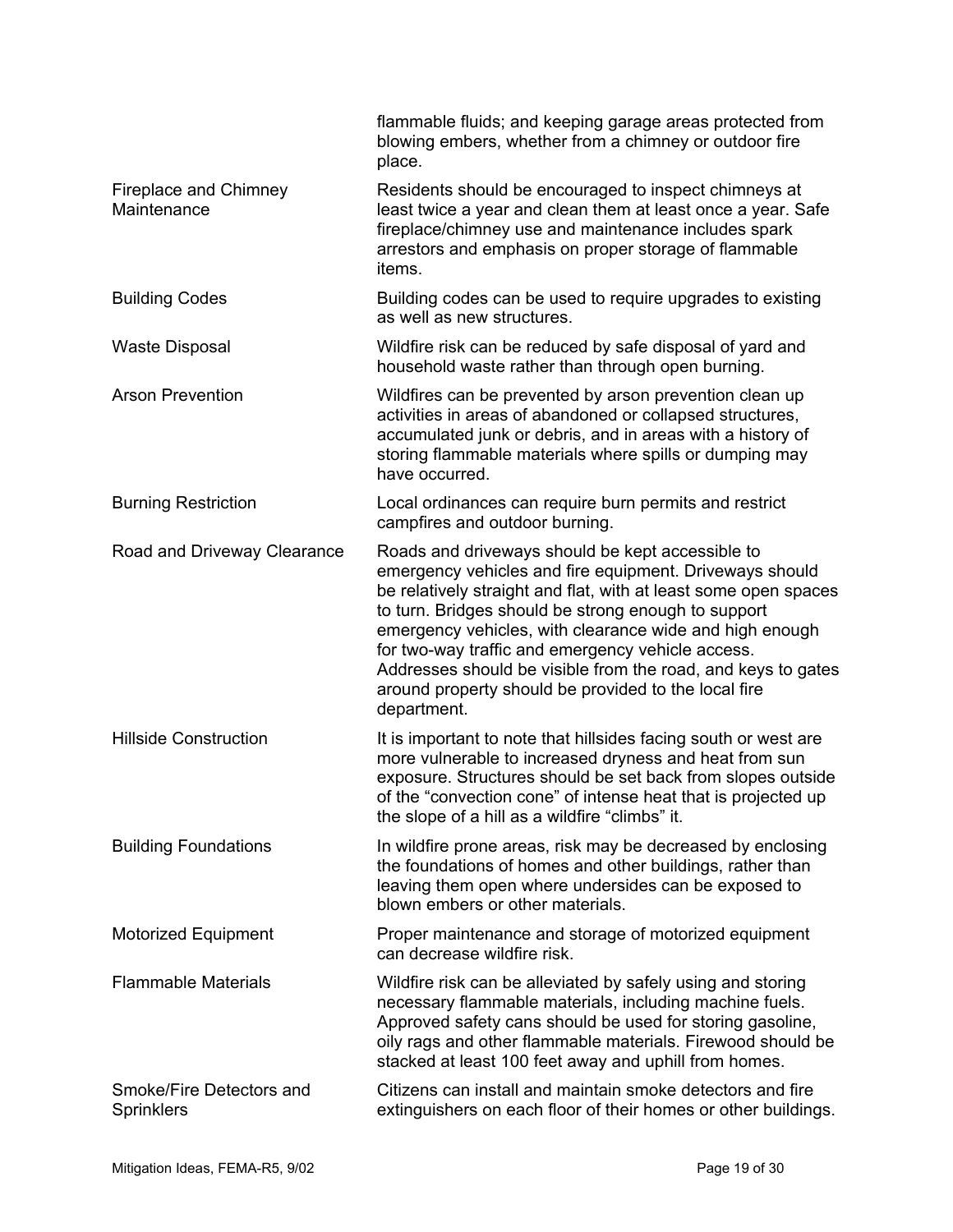|                            | This equipment should be tested and/or inspected regularly,<br>and smoke detector batteries should be changed twice a<br>year. Everyone in a household or building can be taught how<br>to use a fire extinguisher. Other valuable fire mitigation<br>systems include interior and exterior sprinkler systems.                                                                                                                                                                                                                                                                                                                                                                                                                       |
|----------------------------|--------------------------------------------------------------------------------------------------------------------------------------------------------------------------------------------------------------------------------------------------------------------------------------------------------------------------------------------------------------------------------------------------------------------------------------------------------------------------------------------------------------------------------------------------------------------------------------------------------------------------------------------------------------------------------------------------------------------------------------|
| <b>Spotters</b>            | Early detection of wildfires, while fires are smaller, can help<br>make fire fighting more successful. Detection can be<br>accomplished by fire spotters who work from either towers or<br>planes.                                                                                                                                                                                                                                                                                                                                                                                                                                                                                                                                   |
| Media                      | Media can broadcast information about fire watches and fire<br>warnings.                                                                                                                                                                                                                                                                                                                                                                                                                                                                                                                                                                                                                                                             |
| <b>Response Personnel</b>  | Response personnel should have regular training and<br>exercise experience.                                                                                                                                                                                                                                                                                                                                                                                                                                                                                                                                                                                                                                                          |
| <b>Water Supplies</b>      | Water supplies for emergency fire fighting should be<br>maintained in accordance with National Fire Protection<br>Association (NFPA) standards. Residents should identify and<br>maintain any number of outside water sources such as small<br>ponds, cisterns, wells, swimming pools or hydrants. It is a<br>good idea to have a garden hose that is long enough to<br>reach any area of a home or other structures on a property.<br>Freeze-proof exterior water outlets are recommended for at<br>least two sides of a home or other structures. Additional<br>outlets can be installed at least 50 feet from a home. It may<br>be a good idea to obtain a portable gasoline powered pump<br>in case electrical power is cut off. |
| Evacuation                 | Residents should be instructed on proper evacuation<br>procedures, such as wearing protective clothing (e.g., sturdy<br>shoes, cotton or woolen clothing, long pants, a long-sleeved<br>shirt, gloves and a handkerchief to protect the face); taking a<br>Disaster Supplies Kit; and choosing a route away from fire<br>hazards.                                                                                                                                                                                                                                                                                                                                                                                                    |
| <b>Individual Response</b> | Fire emergency telephone numbers should be posted at<br>every telephone. Residents should plan several escape<br>routes away from their homes, by car and foot.                                                                                                                                                                                                                                                                                                                                                                                                                                                                                                                                                                      |
|                            | It is a good idea to keep a set of hand tools that can be used<br>as fire tools, such as a rake, axe, hand/chainsaw, bucket and<br>shovel.                                                                                                                                                                                                                                                                                                                                                                                                                                                                                                                                                                                           |
|                            | When wildfire threatens, residents should be instructed to<br>carry and listen to battery-operated radios for reports and<br>evacuation information, and follow instructions from local<br>officials. Cars should be backed into garages or parked in<br>open space facing the direction of escape, with doors and<br>windows closed and the key in the ignition. Garage windows<br>and doors should be closed but left unlocked. If residents<br>have time, they can take steps to protect their homes by<br>closing windows, vent doors, venetian blinds and heavy<br>drapes; removing lightweight curtains; shutting off natural                                                                                                  |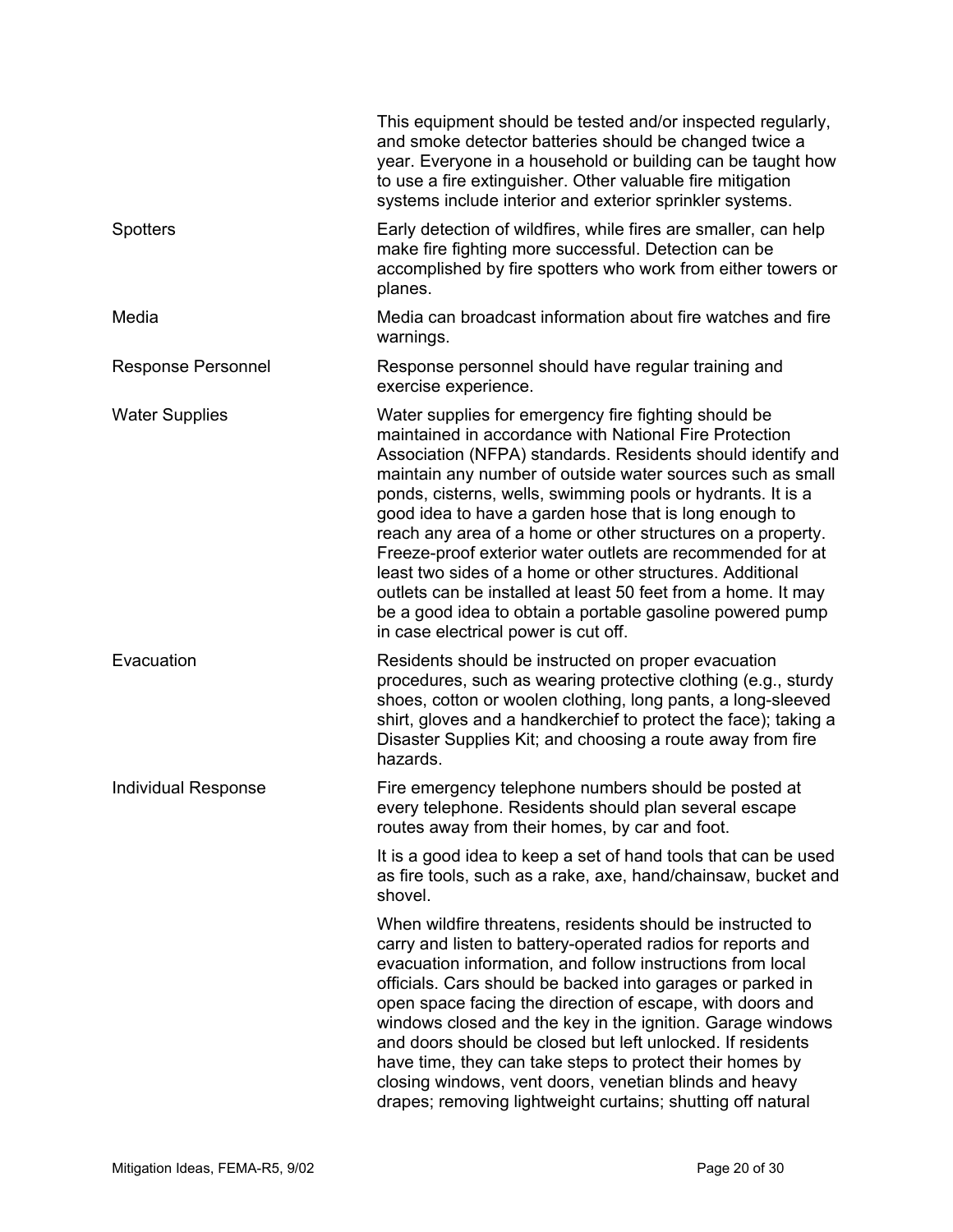gas at the meter; turning off pilot lights; closing fireplace screens; and moving flammable furniture into the center of the home away from windows and sliding-glass doors. Outside, residents can seal attic and ground vents with precut plywood or commercial seals; turn off propane tanks; place combustible patio furniture inside; connect garden hose to outside taps; set up a portable gasoline-powered pump; place lawn sprinklers on the roof and near aboveground fuel tanks; wet the roof, wet or remove shrubs within 15 feet of the home; and gather fire tools.

#### **STRUCTURE FIRES**

The risk of structure fires varies by location and demographics. Studies commissioned by the U.S. Fire Administration find that certain populations are more at risk of death or injury from structure fires. These groups include people who are economically disadvantaged, very young or very old.

| <b>Codes and Enforcement</b>                   | Building codes and enforcement are the first measure for<br>preventing structure fires.                                                                                                                                                                                                                                                                                                                                                                                                                                                                                                                                                                                                                                                                             |
|------------------------------------------------|---------------------------------------------------------------------------------------------------------------------------------------------------------------------------------------------------------------------------------------------------------------------------------------------------------------------------------------------------------------------------------------------------------------------------------------------------------------------------------------------------------------------------------------------------------------------------------------------------------------------------------------------------------------------------------------------------------------------------------------------------------------------|
| <b>Building Design</b>                         | Building designs can include firewalls and fire doors, as well<br>as alarm and sprinkler systems, especially in tall buildings,<br>dormitories, and attached structures.                                                                                                                                                                                                                                                                                                                                                                                                                                                                                                                                                                                            |
| <b>Public Education and School</b><br>Programs | Communities can encourage public education and school<br>programs, especially regarding stoves, heaters, fireworks,<br>matches/lighters, smoke detectors, and evacuation. Public<br>education can particularly focus on safe handling and<br>disposal of cigarettes, cigars, pipes, and matches, as<br>careless smoking and children playing with matches and<br>lighters are significant hazards in some neighborhoods.<br>Alcohol and other drug use can exacerbate the risks.                                                                                                                                                                                                                                                                                    |
| Personal Preparation                           | Citizens can install and maintain fire extinguishers and<br>smoke detectors. Everyone in a household or workplace can<br>be taught how to use a fire extinguisher. Residential<br>standards established by the National Fire Protection<br>Association (NFPA) require a smoke detector in each<br>bedroom, or adjacent to all sleeping areas. All equipment<br>should be tested and/or inspected regularly, and smoke<br>detector batteries should be changed twice a year. Installing<br>a sprinkler system is another valuable mitigation measure.<br>Also, fire emergency telephone numbers should be posted at<br>every telephone, and residents or building occupants should<br>plan escape routes and assembly points away from their<br>homes or workplaces. |
| <b>Heating Systems</b>                         | Fire risk can be controlled through proper installation and<br>maintenance of heating systems.                                                                                                                                                                                                                                                                                                                                                                                                                                                                                                                                                                                                                                                                      |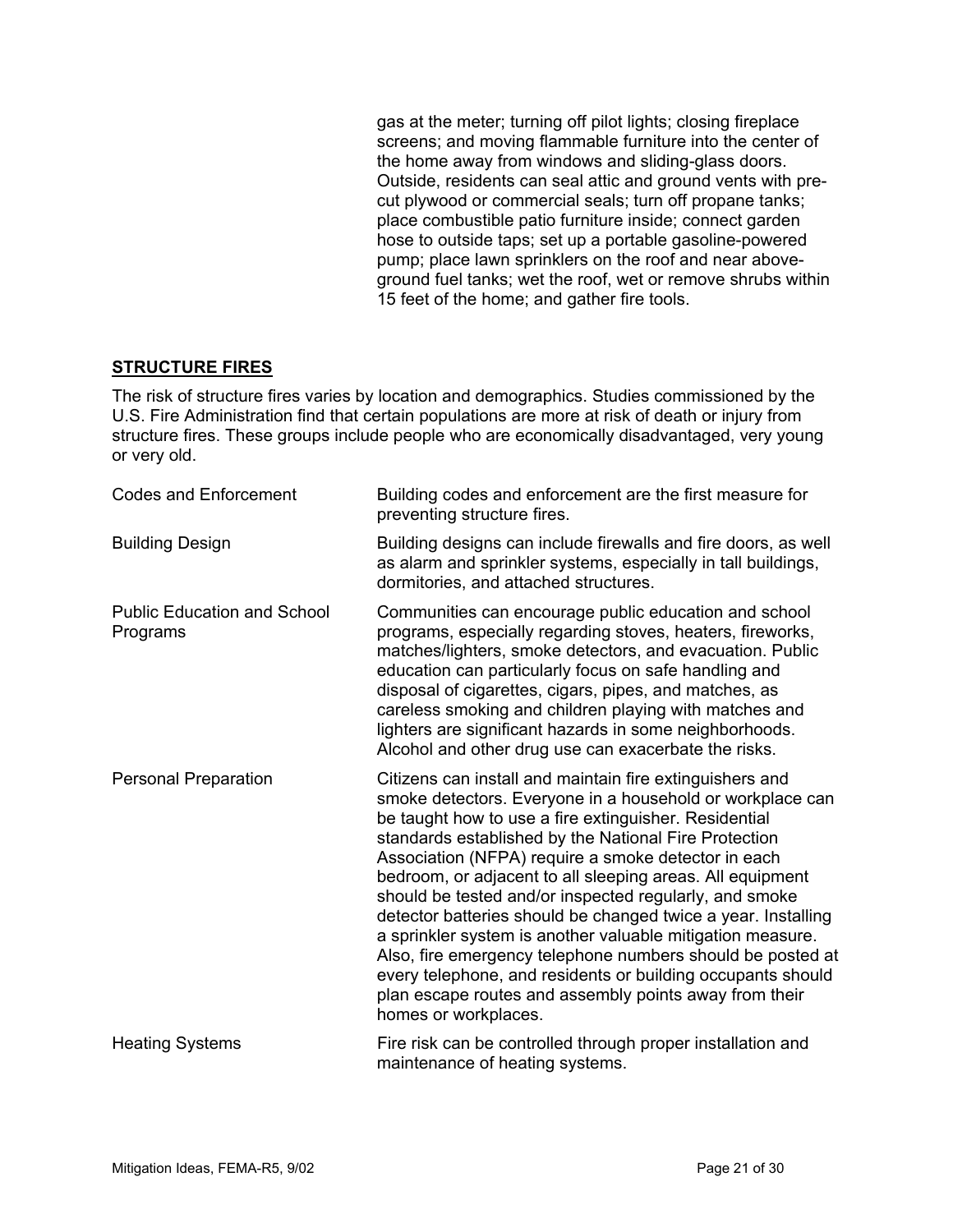| <b>Space Heaters</b>                 | If electric space heaters are necessary, they should be<br>placed at least 3 feet from objects, particularly combustible<br>objects. Kerosene heaters pose additional risks relating to<br>flammable liquids and carbon monoxide.                                                                                                                                                            |
|--------------------------------------|----------------------------------------------------------------------------------------------------------------------------------------------------------------------------------------------------------------------------------------------------------------------------------------------------------------------------------------------------------------------------------------------|
| Fireplace and Chimney<br>Maintenance | Residents should be encouraged to inspect chimneys at<br>least twice a year and clean them at least once a year. Safe<br>fireplace/chimney use and maintenance includes installation<br>of spark arrestors and emphasis on proper storage of<br>flammable items.                                                                                                                             |
| <b>Electrical Outlets</b>            | Fire risk can be controlled through safe installation,<br>maintenance and use of electrical wiring, outlets and fault<br>interrupters.                                                                                                                                                                                                                                                       |
| <b>Arson Prevention</b>              | Structure fires can be prevented by clean up activities in<br>areas of abandoned or collapsed structures, accumulated<br>junk or debris, and in areas that have a history of storing<br>flammable materials where spills or dumping may have<br>occurred. Older communities in particular should consider<br>establishing a quick process to secure and/or demolish<br>abandoned structures. |
| <b>Flammable Materials</b>           | Fire risk can be controlled by using proper procedures, from<br>training and exercising to safe handling of explosive and<br>flammable materials.                                                                                                                                                                                                                                            |
| <b>Power Line Maintenance</b>        | Local power companies can help prevent or alleviate fires by<br>proper maintenance and separation of power lines, as well<br>as efficient response to fallen power lines.                                                                                                                                                                                                                    |
| <b>Fire Departments</b>              | Fire departments should be deployed, equipped and trained<br>per NFPA standards and ISO recommendations.                                                                                                                                                                                                                                                                                     |
| <b>Transportation Planning</b>       | Transportation planning is important for assessing roads,<br>overpasses, etc., in order to maximize access and improve<br>emergency response times to all inhabited or developed<br>areas of a community. Subdivisions should include more<br>than one entrance to allow access if one of the entrances<br>becomes blocked.                                                                  |
| <b>Civil Disturbances</b>            | It is important to gain control of civil disturbances and<br>criminal activities that could lead to arson.                                                                                                                                                                                                                                                                                   |
| <b>Fireworks</b>                     | It is important to enforce fireworks regulations.                                                                                                                                                                                                                                                                                                                                            |
| <b>Illegal Drug Laboratories</b>     | Fire risk can be improved by elimination of clandestine<br>methamphetamine, or other illegal drug, laboratories through<br>law enforcement and public education.                                                                                                                                                                                                                             |

# **SCRAP TIRE FIRES**

Burning tires emit toxins into the surrounding air. Scrap tire fires not only are difficult and dangerous for fire fighters, they also pose health hazards for the surrounding community.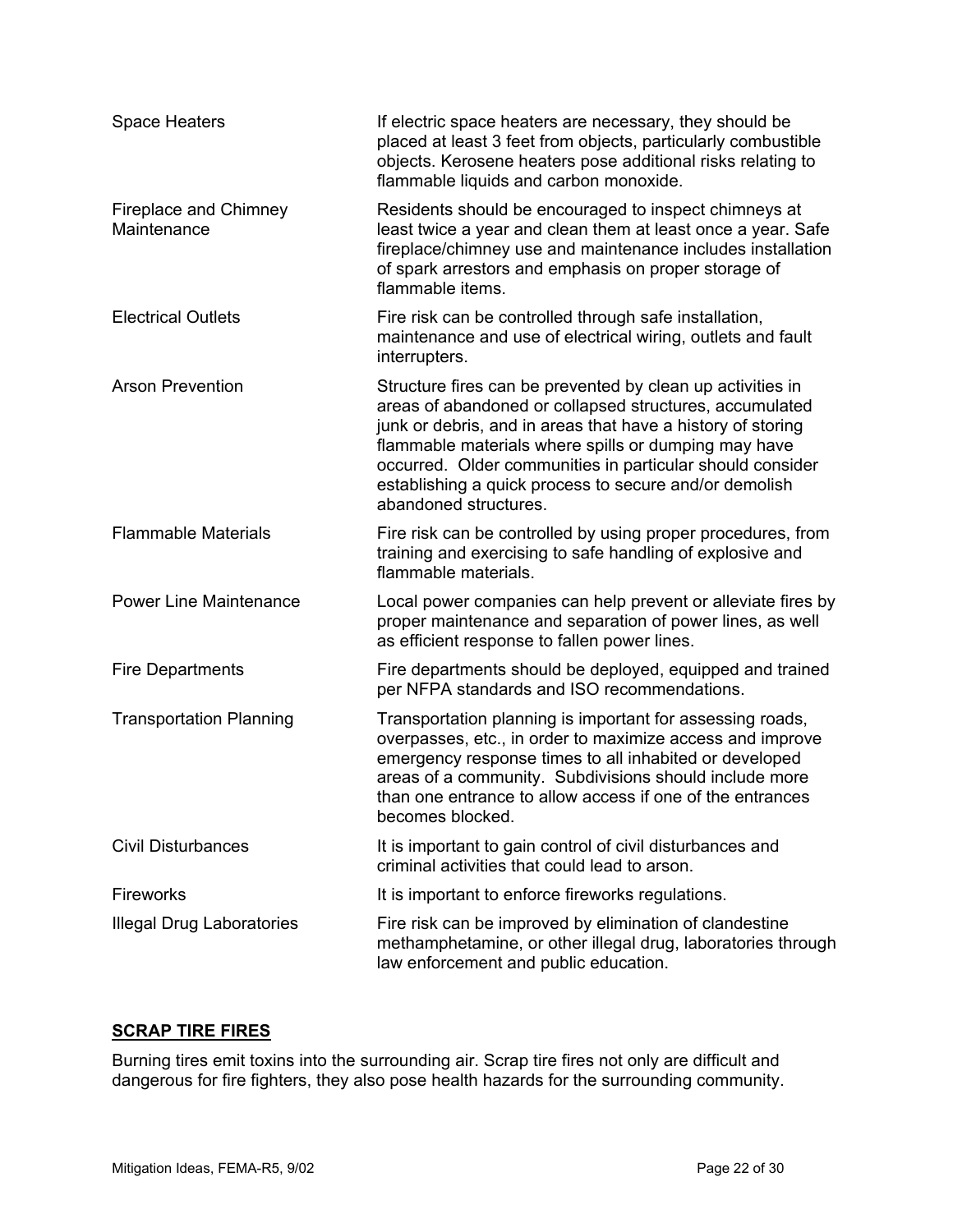| <b>Tire Disposal Policies</b>  | A sample of policies for regulating safe disposal and<br>management of scrap tires includes the following: separation<br>of stored scrap tires from other materials; limits on the size of<br>each pile; minimum distances between piles and property<br>lines; covering, chemically treating, or shredding tires to limit<br>mosquito breeding; providing for fire vehicle access to scrap<br>tire piles; training employees in emergency response<br>operations; installation of earthen berms around storage<br>areas; prevention of pools of standing water in the area;<br>control of nearby vegetation; an emergency plan posted on<br>the property; and storing only the permitted volume of tires<br>authorized for a particular site. |
|--------------------------------|------------------------------------------------------------------------------------------------------------------------------------------------------------------------------------------------------------------------------------------------------------------------------------------------------------------------------------------------------------------------------------------------------------------------------------------------------------------------------------------------------------------------------------------------------------------------------------------------------------------------------------------------------------------------------------------------------------------------------------------------|
| <b>Facility Siting</b>         | Land use planning should recognize that scrap tire storage<br>and processing facilities can pose a real environmental and<br>health threat to a community.                                                                                                                                                                                                                                                                                                                                                                                                                                                                                                                                                                                     |
| Law Enforcement                | Law enforcement agencies can be alerted to watch for illegal<br>tire dumping.                                                                                                                                                                                                                                                                                                                                                                                                                                                                                                                                                                                                                                                                  |
| <b>Alternate Use/Recycling</b> | Promoting technologies that recycle tires can be an asset.<br>Examples include using whole tires in roadbeds, for culvert<br>wingwalls, or as slope protection, or using shredded tires for<br>a playground surface.                                                                                                                                                                                                                                                                                                                                                                                                                                                                                                                           |
| <b>Pest Control</b>            | Pest-control measures for mosquitoes and other nuisances<br>around scrap tire yards will not prevent fires, but controlling<br>pests can decrease the risk of disease to people in the<br>vicinity.                                                                                                                                                                                                                                                                                                                                                                                                                                                                                                                                            |

# **HAZARDOUS MATERIALS**

Various government agencies regulate the use, storage, release, and disposal of hazardous substances, because exposure to these substances can result in imminent injury, illness, or damage to property. Mitigation begins with regulatory compliance.

| <b>Safety Procedures and Policies</b>           | Regulations require training in and compliance with all safety<br>procedures and systems related to the manufacture, storage,<br>transport, use, and disposal of hazardous materials.                                                                                                                                                                                                                                                                                                                                                                                                                 |
|-------------------------------------------------|-------------------------------------------------------------------------------------------------------------------------------------------------------------------------------------------------------------------------------------------------------------------------------------------------------------------------------------------------------------------------------------------------------------------------------------------------------------------------------------------------------------------------------------------------------------------------------------------------------|
| <b>Public Awareness and Worker</b><br>Education | The Emergency Planning and Community Right-to-Know Act<br>(EPCRA), also known as SARA Title III, provides an<br>infrastructure at the state and local levels to plan for<br>chemical emergencies. Facilities that store, use, or release<br>certain chemicals may be subject to reporting requirements.<br>Reported information is publicly available so that interested<br>parties may become informed about potentially dangerous<br>chemicals in their community. Employers must also<br>communicate the hazards of workplace chemicals and<br>ensure that workers receive education and training. |
| <b>Local Emergency Planning</b><br>Committee    | To address the possibility of hazardous material incidents,<br>communities are required under Federal law (SARA Title III)                                                                                                                                                                                                                                                                                                                                                                                                                                                                            |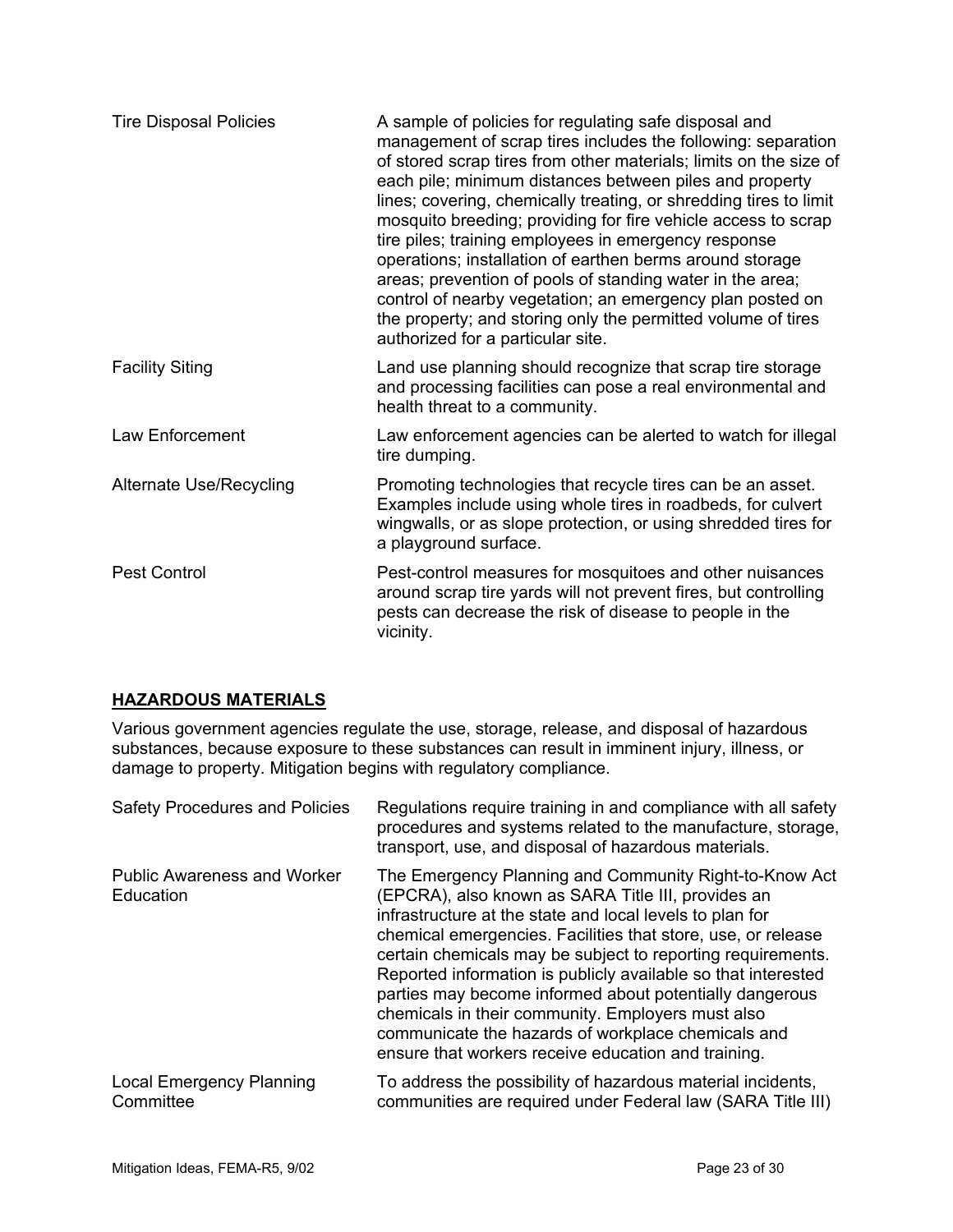|                                 | to maintain an active and viable Local Emergency Planning<br>Committee (LEPC) to develop an emergency plan for<br>preparing for and responding to chemical emergencies, such<br>as spills, leaks, explosions, or other releases. The LEPC is<br>required to review, test, and update the plan each year.                                                                                                                                                                                                                                                                                                                                                                                                                                                |
|---------------------------------|---------------------------------------------------------------------------------------------------------------------------------------------------------------------------------------------------------------------------------------------------------------------------------------------------------------------------------------------------------------------------------------------------------------------------------------------------------------------------------------------------------------------------------------------------------------------------------------------------------------------------------------------------------------------------------------------------------------------------------------------------------|
| <b>Emergency Plans</b>          | The community's emergency plan must include the following:<br>identification of local facilities and transportation routes<br>where hazardous materials are present; procedures for<br>immediate response in case of an accident, including a<br>community-wide evacuation plan; a plan for notifying the<br>public that an incident has occurred; names of response<br>coordinators at local facilities; and a plan for conducting<br>simulation exercises that test the plan.                                                                                                                                                                                                                                                                         |
| <b>Risk Management Plans</b>    | U.S. Environmental Protection Agency (EPA) regulations<br>require development of Risk Management Plans for sites<br>that manufacture, store, or handle hazardous materials. The<br>details of Chemical Accident Prevention and Risk<br>Management Programs are managed by EPA's Chemical<br>Emergency Preparedness and Prevention Office (CEPPO).                                                                                                                                                                                                                                                                                                                                                                                                       |
| Transportation                  | The U.S. Department of Transportation (USDOT)<br>administers a labeling and placarding system for identifying<br>the types of hazardous materials that are transported along<br>the nation's highways, railways, and waterways. This system<br>enables local emergency officials to identify the nature and<br>potential health threat of chemicals being transported. If an<br>accident were to occur, local emergency officials would be<br>able to determine the proper emergency response<br>procedures for the situation. Local law enforcement and<br>other emergency officials should be well-versed in<br>compliance with and enforcement of USDOT and state<br>regulations regarding hazardous material and hazardous<br>waste transportation. |
| Disposal                        | The U.S. EPA's Office of Solid Waste regulates disposal of<br>hazardous waste, as required by the Federal Resource<br>Conservation and Recovery Act (RCRA). RCRA's goals are<br>to: 1) protect us from the hazards of waste disposal; 2)<br>conserve energy and natural resources by recycling and<br>recovery; 3) reduce or eliminate waste; and 4) clean up<br>waste that may have spilled, leaked, or been disposed of<br>improperly.                                                                                                                                                                                                                                                                                                                |
| <b>Emergency Response Teams</b> | Regulations require trained, equipped, and prepared<br>emergency response teams, for hazardous material sites<br>and for the community in general.                                                                                                                                                                                                                                                                                                                                                                                                                                                                                                                                                                                                      |
| Search and Rescue               | Search and rescue teams need to be trained, equipped, and<br>prepared to work among hazardous materials.                                                                                                                                                                                                                                                                                                                                                                                                                                                                                                                                                                                                                                                |
| Industrial Site Buffering       | Hazardous material exposure can be prevented or reduced<br>by separation and buffering between industrial areas and                                                                                                                                                                                                                                                                                                                                                                                                                                                                                                                                                                                                                                     |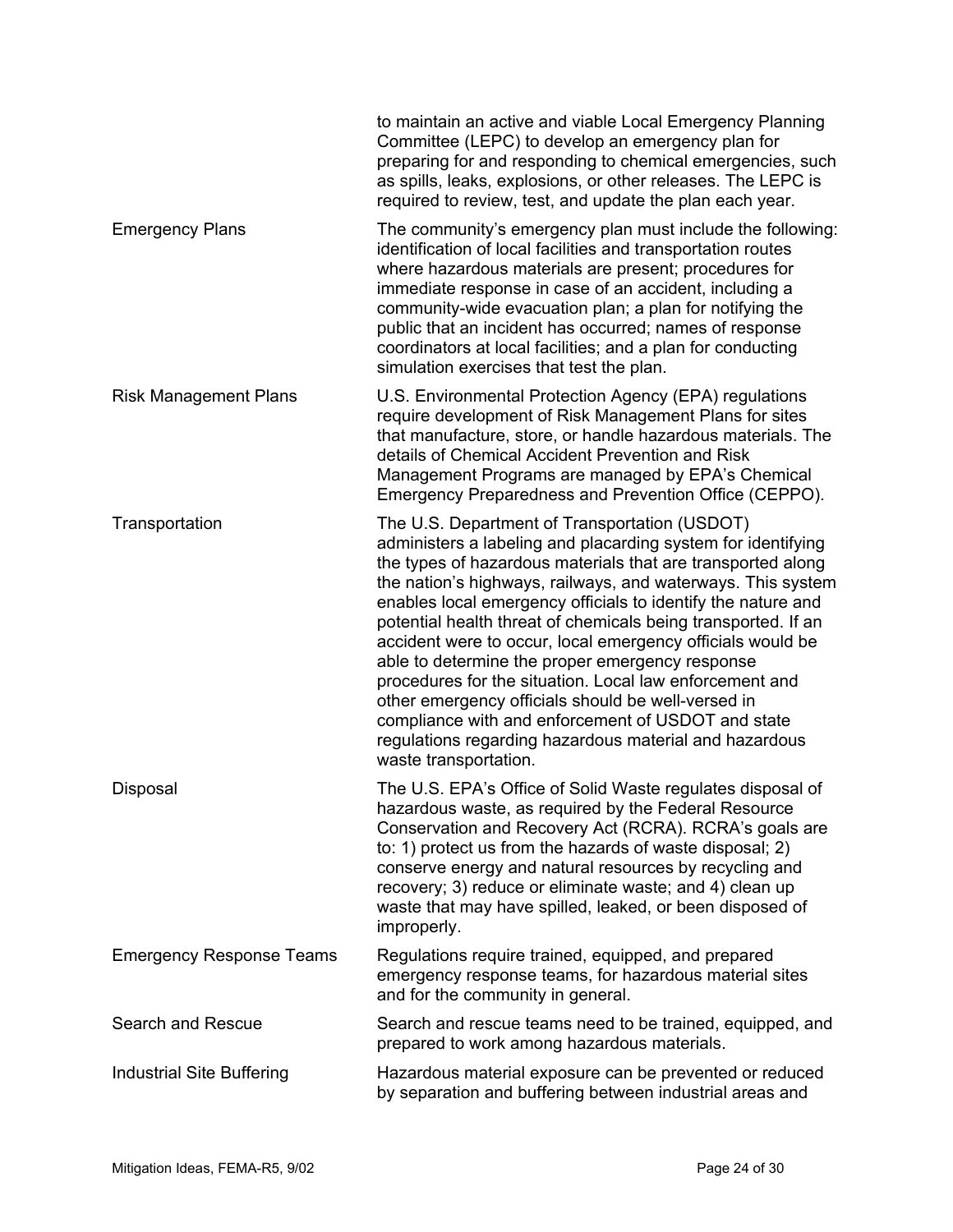|                         | other land uses. Industrial areas should be located away<br>from schools, nursing homes, hospitals, and other facilities<br>with large or vulnerable populations.                                                                                                                                                                                                                                                                                                                                                                |
|-------------------------|----------------------------------------------------------------------------------------------------------------------------------------------------------------------------------------------------------------------------------------------------------------------------------------------------------------------------------------------------------------------------------------------------------------------------------------------------------------------------------------------------------------------------------|
| Radioactivity and Radon | Radioactive soils and high-radon areas can pose risks that<br>should not be ignored. Mitigation actions may include<br>avoiding development, removing soils, and capping openings<br>in basements.                                                                                                                                                                                                                                                                                                                               |
| Cleanup of Brownfields  | A brownfield site is real property, the expansion,<br>redevelopment, or reuse of which may be complicated by the<br>presence or potential presence of a hazardous substance,<br>pollutant, or contaminant. Cleanup activities are expensive,<br>but they are recommended for preventing exposure to<br>harmful substances. Grants, low interest loans, or tax relief<br>may be available to assist in the cost of mitigating these<br>sites. Cleaned sites may then be redeveloped and added<br>back to a community's tax roles. |
| Security                | Security considerations should include preparedness for<br>terrorism, sabotage, or civil disturbance.                                                                                                                                                                                                                                                                                                                                                                                                                            |

# **TRANSPORTATION ACCIDENTS**

Ground, air, and water transportation issues can pose risks to transportation users and to the general public.

| <b>Driver Education</b>          | The risk of transportation accidents can be reduced through<br>improvements in driver education, traffic law enforcement,<br>and transportation planning that balances needs of public<br>transportation conveyers with safety of the general public.<br>Commercial operators also need training and skill<br>enhancement programs.                             |
|----------------------------------|-----------------------------------------------------------------------------------------------------------------------------------------------------------------------------------------------------------------------------------------------------------------------------------------------------------------------------------------------------------------|
| Road Design                      | Improved design, routing, and traffic control at problem<br>roadway areas can reduce risk of transportation accidents.<br>Designated truck routes, as well as enforcement of weight<br>and truck travel restrictions, can help. In long-term planning,<br>communities can consider establishing more connector<br>roads to reduce congestion on arterial roads. |
| Railroads                        | Accidents can be reduced through railroad inspections and<br>improved designs at problem railway/roadway intersections.                                                                                                                                                                                                                                         |
| Airports                         | Airport maintenance, security, and safety programs are<br>essential for reducing accident risk.                                                                                                                                                                                                                                                                 |
| Marine Safety                    | Accident risk can be reduced through programs that address<br>marine safety and general boater awareness.                                                                                                                                                                                                                                                       |
| <b>Mass Casualty Preparation</b> | It is important to consider training, planning, and<br>preparedness for mass-casualty incidents involving all<br>modes of transportation.                                                                                                                                                                                                                       |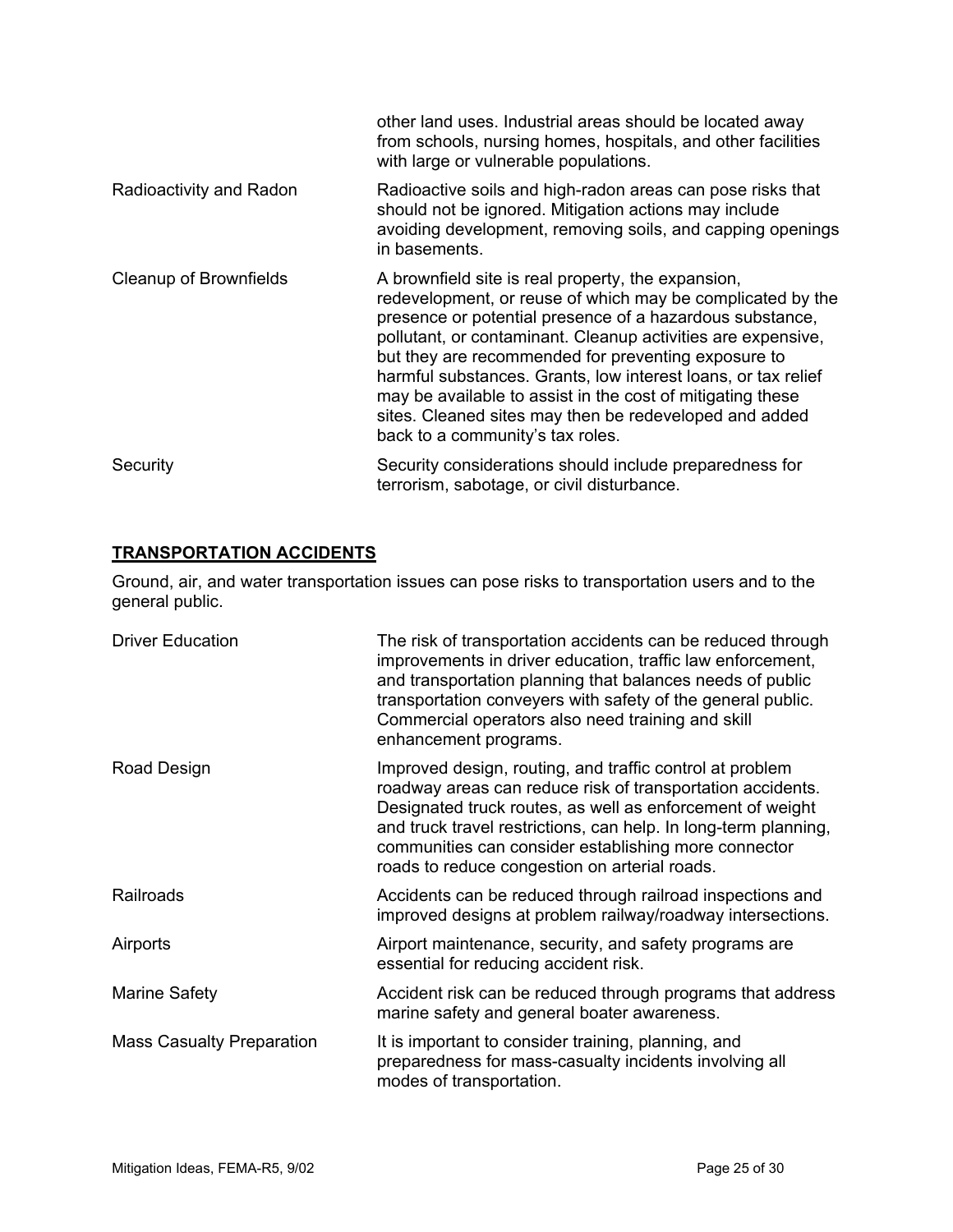Traffic Control **Road closures and traffic control in accident areas becomes** especially critical during a hazardous material incident response.

#### **UTILITY FAILURE**

Public utilities are critical infrastructure for any community. The potential for failure needs to be reviewed, and inadequacies need to be addressed.

| <b>Water and Sewer</b>                    | Consideration is needed for proper location, design, and<br>maintenance of water and sewer systems, including<br>insulation of critical components to prevent damage from<br>ground freeze. Sewer and storm water systems should be<br>separated or expanded to handle anticipated storm water<br>volumes. |
|-------------------------------------------|------------------------------------------------------------------------------------------------------------------------------------------------------------------------------------------------------------------------------------------------------------------------------------------------------------|
| <b>Electrical Lines</b>                   | A community may consider burying electric and telephone<br>lines, where possible, to resist damage from severe winds,<br>lightning, ice, and other hazards.                                                                                                                                                |
| <b>System Redundancies</b>                | One place where redundancies are recommended is in utility<br>and communications systems, especially lifeline systems,<br>e.g., essential public utilities. The intention is that if one<br>system fails, the other shadow system can take over.                                                           |
| <b>Backup Power</b>                       | Generators can be used for backup power at critical facilities.                                                                                                                                                                                                                                            |
| Maintenance                               | Regular maintenance and equipment checks are important,<br>along with replacement or renovation of aging structures and<br>equipment, which should be made as hazard-resistant as<br>economically possible.                                                                                                |
| Rolling Blackouts and<br><b>Brownouts</b> | Sometimes it is a good idea to implement "rolling blackouts"<br>in electrical systems that will otherwise fail completely due to<br>overloading.                                                                                                                                                           |
| <b>Lightning Protection</b>               | Electrical and communications systems should be protected<br>from lightning strikes.                                                                                                                                                                                                                       |
| <b>Tree Trimming</b>                      | Tree trimming and maintenance is important for preventing<br>limb breakage and for safeguarding nearby utility lines. A<br>model measure would be to establish a community forestry<br>program with a main goal of creating and maintaining a<br>disaster-resistant landscape in public right-of-ways.     |
| <b>Digging Hotlines</b>                   | Most, if not all, states have a utility damage prevention<br>hotline that people can call before digging.                                                                                                                                                                                                  |
| <b>Vulnerable Populations</b>             | Communities can develop programs/networks for contacting<br>and assisting elderly or homebound persons during periods<br>of infrastructure failure.                                                                                                                                                        |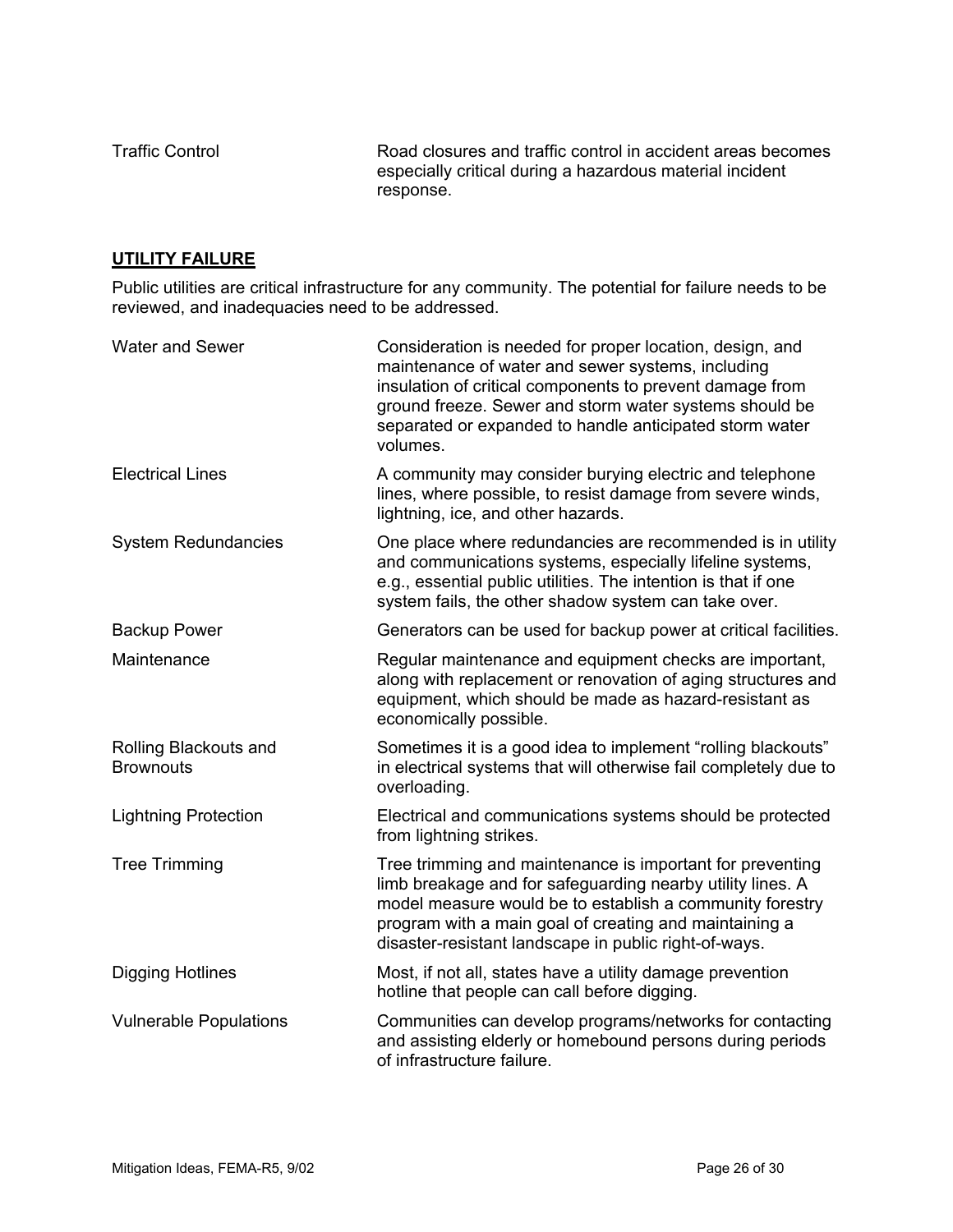# **OIL AND NATURAL GAS WELLS; PETROLEUM AND NATURAL GAS PIPELINES**

Regions with oil and natural gas wells and/or petroleum and natural gas pipelines need to consider the risks of release.

| <b>Safety Regulations</b>    | The first step in oil and natural gas well accident prevention<br>is community and operator compliance with industry safety<br>regulations and standards.                                                                                                                                                                |
|------------------------------|--------------------------------------------------------------------------------------------------------------------------------------------------------------------------------------------------------------------------------------------------------------------------------------------------------------------------|
| <b>Contingency Plans</b>     | Companies and surrounding communities need to address<br>contingency planning for worker and public protection,<br>including rescue and evacuation procedures.                                                                                                                                                           |
| <b>Well Segregation</b>      | Accidents can be prevented by using buffer strips of land to<br>segregate wells, storage tanks, and other production<br>facilities from transportation routes and adjacent land uses,<br>in accordance with state regulations, and consistent with the<br>level of risk.                                                 |
| Pipeline Location and Design | Pipelines should be well-marked and located away from<br>dense development, critical facilities, special needs<br>populations, and environmentally vulnerable areas whenever<br>possible. Proper pipeline design, construction, maintenance<br>and inspection are essential, especially in high hazard<br>seismic zones. |
| Digging Hotlines             | Most, if not all, states have a utility damage prevention<br>hotline that people can call before digging.                                                                                                                                                                                                                |

#### **RADIOLOGICAL EMERGENCIES**

People receive radiation exposure each day from the sun, radioactive elements in soil and rocks, household appliances like television sets and microwave ovens, and medical and dental x-rays. These exposures may prompt controversy, but they do not pose the risk of imminent danger from radiation release that might occur if a nuclear power plant had a meltdown. Serious radiological accidents can occur anywhere radioactive materials are used, stored, or transported. A nuclear power plant, hospital, university, research laboratory, industrial plant, major highway, railroad line, or shipping yard could be the site of a radiological emergency.

| <b>Users of Radiological Materials</b>                        | Users, transporters, and disposers of radiological materials<br>are required to follow strict procedures that prevent or<br>minimize radiation release.                                                                                                                                                                                             |
|---------------------------------------------------------------|-----------------------------------------------------------------------------------------------------------------------------------------------------------------------------------------------------------------------------------------------------------------------------------------------------------------------------------------------------|
| <b>Emergency Planning For</b><br><b>Transportation Routes</b> | Communities located along major transportation routes<br>should develop and practice an emergency plan for handling<br>transportation accidents involving radiological materials.                                                                                                                                                                   |
| Radiological Emergency<br>Preparedness for Nuclear Plants     | Radiological Emergency Preparedness (REP) for<br>communities surrounding nuclear power plants requires<br>proper awareness of, training on, and implementation of<br>radiological emergency procedures. Specific planning<br>requirements for communities within primary and secondary<br>Emergency Planning Zones are found in the Code of Federal |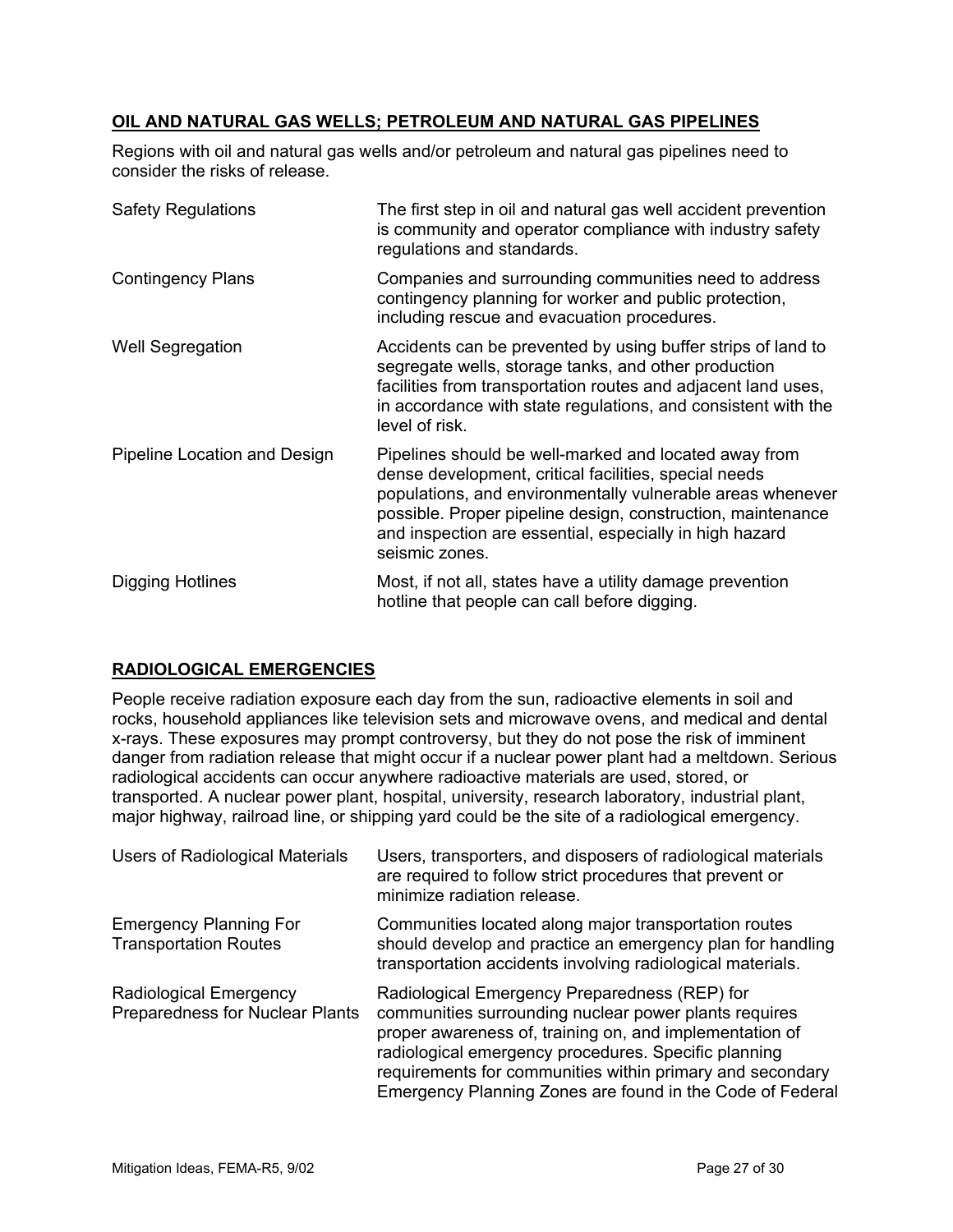|                                     | Regulations (44 CFR $\S$ 350, 351, 352) and in a Nuclear<br>Regulatory Commission guidance document (NUREG-0654).                                                                                                                                                                                                                                                                                                                                                                                                            |
|-------------------------------------|------------------------------------------------------------------------------------------------------------------------------------------------------------------------------------------------------------------------------------------------------------------------------------------------------------------------------------------------------------------------------------------------------------------------------------------------------------------------------------------------------------------------------|
| Three Ways To Minimize<br>Exposure  | A community can promote the following three ways to<br>minimize radiation exposure: 1) distance; 2) shielding; and<br>3) time. The more distance between a person and the source<br>of the radiation, the less radiation received. Like distance,<br>the more heavy, dense materials between a person and the<br>source of the radiation, the better. Finally, most radioactivity<br>loses its strength fairly quickly. Limiting the time spent near<br>the source of radiation reduces the amount of radiation<br>received. |
| <b>Shelters and Warning Systems</b> | Communities can promote awareness of designated fallout<br>shelters and accident warning systems. They also may<br>develop and promote workable population protection plans,<br>i.e., evacuation and in-place sheltering plans.                                                                                                                                                                                                                                                                                              |
| Safe Rooms                          | Concrete safe rooms or shelters can be constructed in<br>houses, trailer parks, community facilities, and business<br>districts.                                                                                                                                                                                                                                                                                                                                                                                             |
| <b>Building Materials</b>           | Public buildings and critical facilities can be constructed<br>using laminated glass, metal shutters, structural bracing, and<br>other hazard-resistant, durable construction techniques.                                                                                                                                                                                                                                                                                                                                    |

# **SABOTAGE / TERRORISM / WEAPONS OF MASS DESTRUCTION**

Sabotage, terrorism, and the potential for exposure to weapons of mass destruction (WMD) have become part of our social conscious and should be considered in mitigation planning.

| Assessment                                | Local governments can start with development of a thorough<br>community risk and threat assessment that identifies<br>potential vulnerabilities and targets for a<br>sabotage/terrorism/WMD attack.                                                                                                                                                                                                                                                                                     |
|-------------------------------------------|-----------------------------------------------------------------------------------------------------------------------------------------------------------------------------------------------------------------------------------------------------------------------------------------------------------------------------------------------------------------------------------------------------------------------------------------------------------------------------------------|
| <b>Critical Infrastructure Protection</b> | Critical Infrastructure Protection (CIP) is extremely important.<br>The federal government has begun a systematic effort to<br>define, prioritize, and develop effective strategies for<br>protecting the Nation's critical infrastructure. Local<br>governments are an integral part of the effort with regard to<br>critical local services, such as water, electricity, telephones,<br>roads and bridges. CIP should be a prominent part of<br>community risk and threat assessment. |
| Computers                                 | Every person and institution with computers that interface<br>with other computers should consistently use computer data<br>back-up systems and anti-virus software.                                                                                                                                                                                                                                                                                                                    |
| <b>Building Materials</b>                 | Public buildings and critical facilities can be constructed or<br>retrofitted using laminated glass, metal shutters, structural<br>bracing, and other hazard-resistant, durable construction<br>techniques.                                                                                                                                                                                                                                                                             |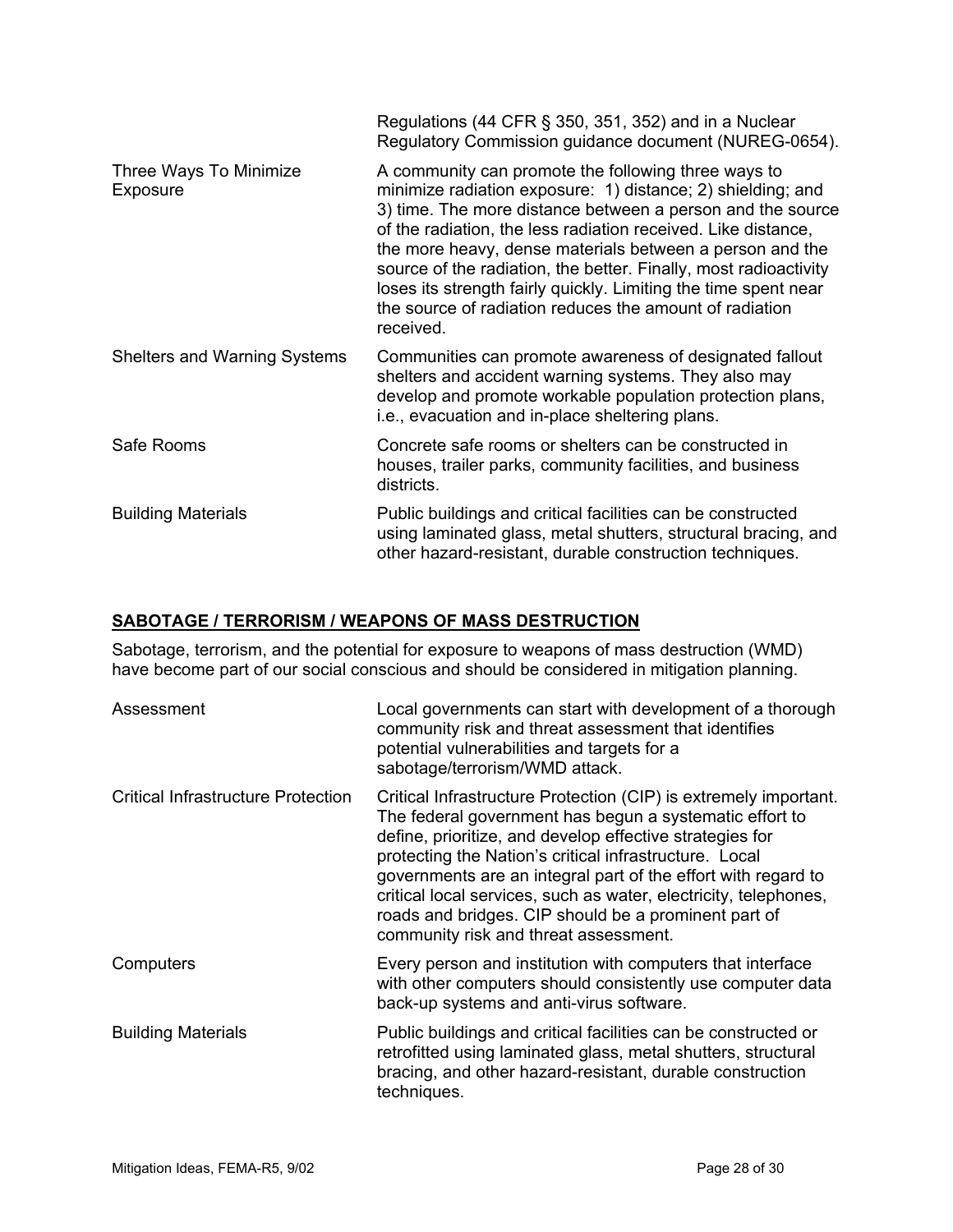| Monitoring and Reporting                   | Prevention can be addressed through alertness, awareness,<br>and monitoring of organizations and activities that may<br>threaten a community. A community can establish a system<br>for reporting information that can be used to prevent terrorist<br>incidents or sabotage. One model may be the U.S.<br>Department of Justice's Operation TIPS, the Terrorism<br>Information and Prevention System, piloted in select cities<br>beginning in August 2002. |
|--------------------------------------------|--------------------------------------------------------------------------------------------------------------------------------------------------------------------------------------------------------------------------------------------------------------------------------------------------------------------------------------------------------------------------------------------------------------------------------------------------------------|
| <b>Emergency Responder</b><br>Preparedness | Communities can establish programs for law<br>enforcement/emergency responder training, planning, and<br>preparedness for terrorist/sabotage/WMD attacks.                                                                                                                                                                                                                                                                                                    |
| <b>School Violence</b>                     | School safety and violence prevention programs are<br>valuable, particularly since school violence is unfortunately<br>becoming more common.                                                                                                                                                                                                                                                                                                                 |
| <b>Public Gatherings</b>                   | Communities may consider heightening security at public<br>gatherings, special events, and critical community facilities<br>and industries.                                                                                                                                                                                                                                                                                                                  |
| <b>Mental Health Services</b>              | Communities can develop a greater awareness of, and<br>provision for, mental health services in schools, workplaces,<br>and other institutional settings.                                                                                                                                                                                                                                                                                                    |
| <b>Private Emergency Plans</b>             | Communities can encourage private sector development and<br>testing of internal emergency plans and procedures,<br>including Continuity of Operations (COOP) planning.                                                                                                                                                                                                                                                                                       |

#### **CIVIL DISTURBANCE**

The potential for civil disturbance and resulting problems should be addressed in mitigation planning. Civil disturbances can include prison or institutional rebellions, disruptive political gatherings, violent labor disputes, urban protests or riots, or problems at large-scale events.

| Law Enforcement             | Local and state governments can provide law enforcement<br>agencies with training, staffing, and resources.                                                                                                                                                      |
|-----------------------------|------------------------------------------------------------------------------------------------------------------------------------------------------------------------------------------------------------------------------------------------------------------|
| Planning and Documentation  | Local governments or other organizations can anticipate and<br>plan for incidents. When a civil disturbance occurs, it may be<br>a good idea to record the event on videotape for later study<br>and use in prosecutions.                                        |
| <b>Facility Design</b>      | Emergency and security provisions can be included in<br>design requirements for schools, factories, office buildings,<br>shopping malls, hospitals, correctional facilities, stadiums,<br>recreation areas, and other similar facilities.                        |
| <b>Environmental Design</b> | Crime Prevention Through Environmental Design (CPTED)<br>is a field of planning that examines design, management,<br>integration, and lowered density of poor or blighted areas<br>with the goal of reducing vandalism, crime, and some types<br>of riot events. |